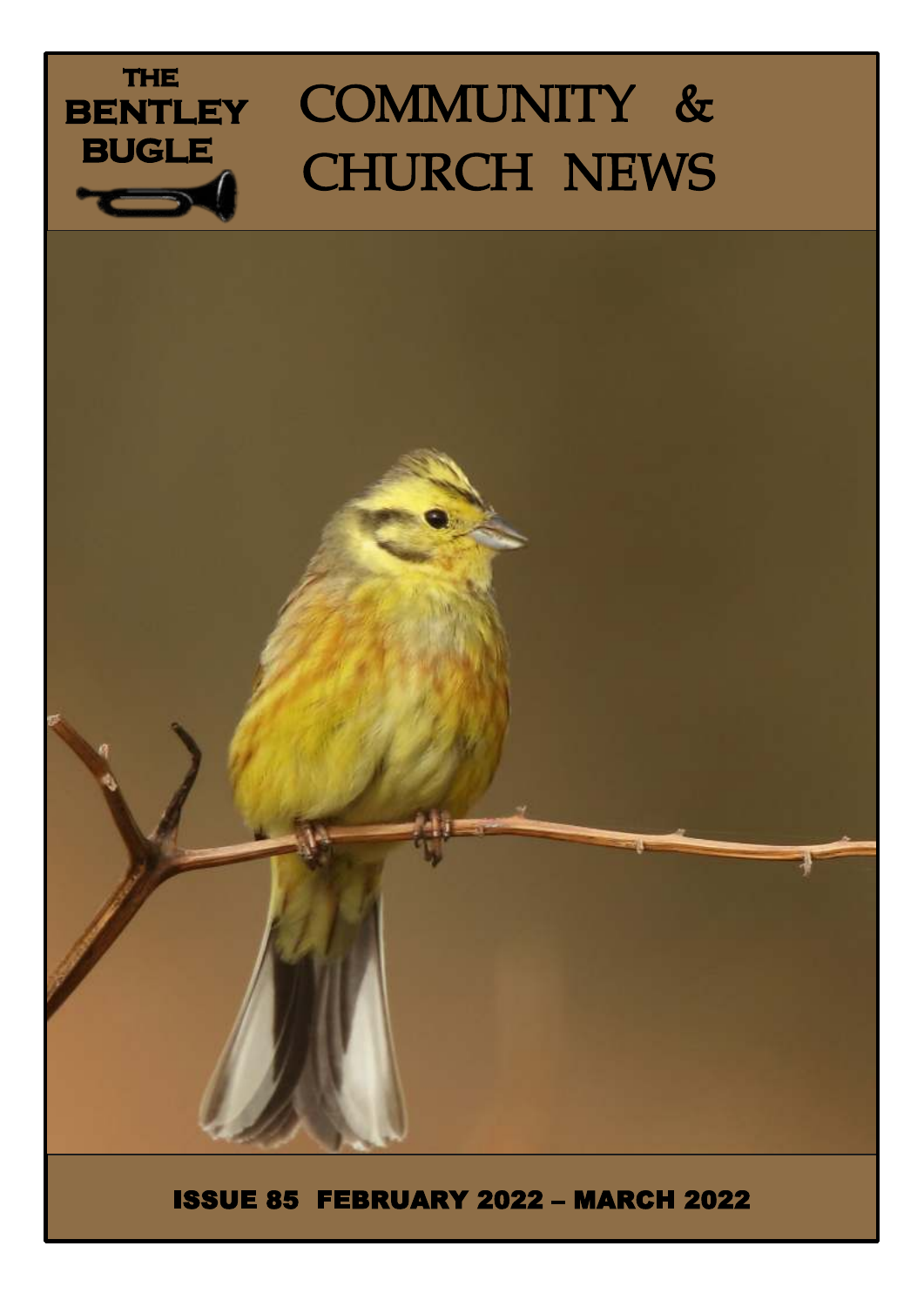# **LOCAL TRADE DIRECTORY**

**Please mention the Bentley Bugle when responding to Adverts**



# **CAPEL STATION GARAGE**

**MOT's - Class 1, 2, 3, 4 & 7 Servicing & Repairs Tel: 01473 730002 or 730033 Fax: 01473 730269**

**Old Station Yard, Bentley Hall Road Capel St Mary, Ipswich, IP9 2JL**

www.johnkeeble.co.uk

# **SEPTEMBER 2015 NELSONPOTTER QUALITY FENCING & GARDEN BUILDINGS**

Fence Panels, Trellis, Willow Panels, Post & Rails, Poles, Stakes, Wire Netting, Sheds & Summerhouses

#### **Local Deliveries £5 TEL: 01473 311905**

Dodnash, Bergholt Road, Bentley IP9 2DQ

**www.nelsonpotter.co.uk**



**35 Windsor Road** Ipswich IP1 4AN

# **PLEASE SUPPORT YOUR LOCAL TRADERS**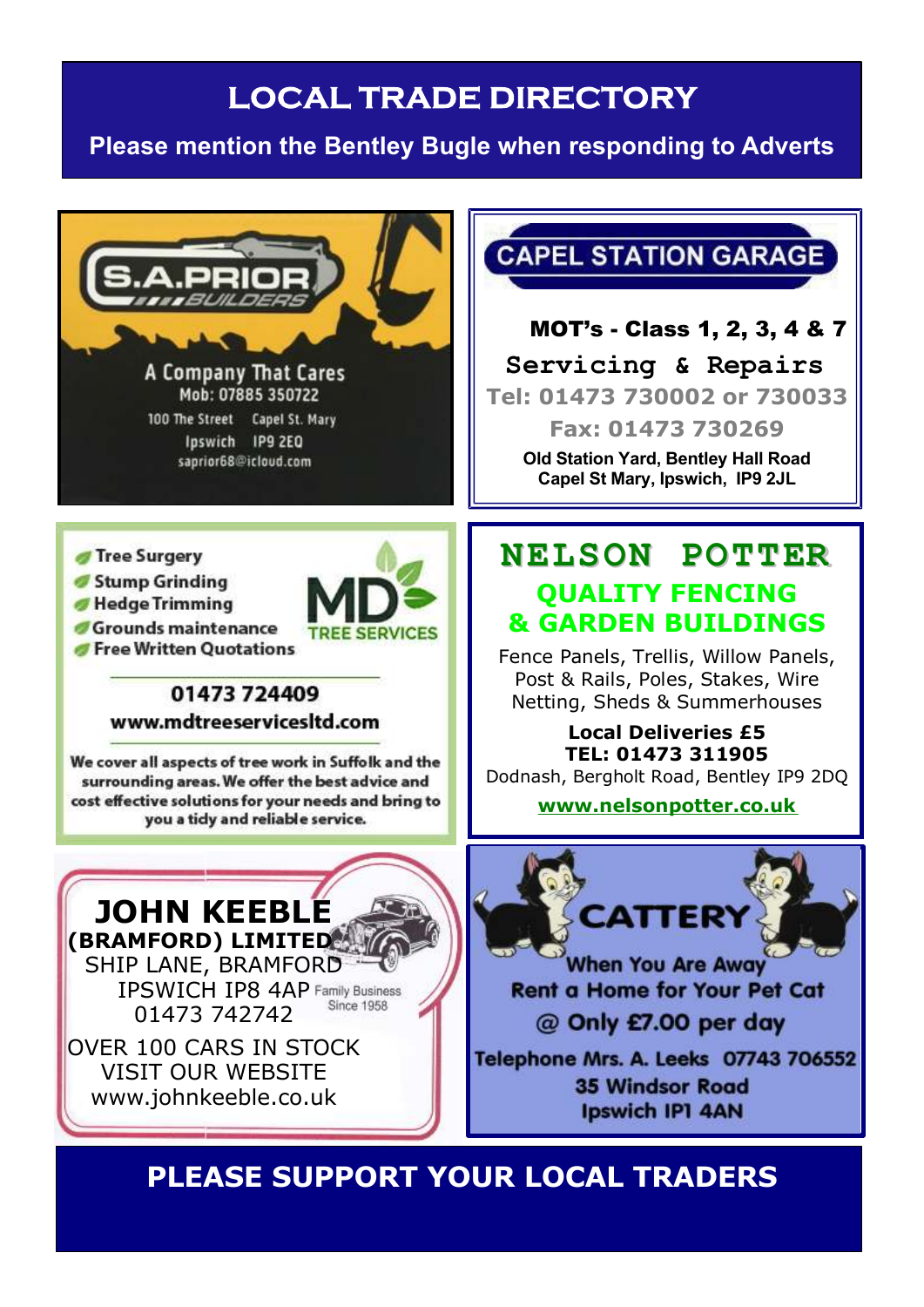# *Par i s h D i a r y*

#### **FEBRUARY 2022**

- Tuesday Club Chair Aerobics Village Hall at 2.30 pm. 1.
- Whist Village Hall at 7.30 pm. 2.
- Comrades Village Hall Committee Room at 7.30 pm. 2.
- Parish Council meeting Village Hall at 7.30 pm. 3.
- Bentley Bluebells WI Haunted Pubs Village Hall at 7.30 pm. 9.
- 10. Scrabble Club Village Hall Committee Room at 2.30 pm.
- 10. Open Mic night at the Case 7.00pm.
- 15. Tuesday Club First London Bridge Village Hall at 2.30 pm.
- Whist Village Hall at 7.30 pm. 16.
- 17. Link Lunch Village Hall at 12 noon and 12.30 pm.
- 18. Horticultural Society Growing Dahlias Village Hall at 7.30 pm.
- 24. Scrabble Club Village Hall Committee Room at 2.30 pm.

#### **MARCH 2022**

For Other Events at The Case see page 17 & 18

- Tuesday Club Pip, Chair Aerobics Village Hall at 2.30 pm. 1.
- Whist Village Hall at 7.30 pm. 2.
- Comrades Village Hall Committee Room at 7.30 pm. 2.
- Parish Council meeting Village Hall at 7.30 pm. 3.
- Bentley Bluebells WI Trees of Shotley Peninsula Village Hall at 7.30 pm. 9.
- 10. Scrabble Club Village Hall Committee Room at 2.30 pm.
- 10. Open Mic night at the Case 7.00pm.
- 15. Tuesday Club Fashion Wear Village Hall at 2.30 pm.
- Whist Village Hall at 7.30 pm. 16.
- 17. Link Lunch Village Hall at 12 noon and 12.30 pm.
- 18. Horticultural Society Henstead Exotic Garden Village Hall at 7.30 pm.
- 24. Scrabble Club Village Hall Committee Room at 2.30 pm.

#### **EDITOR WANTED FOR BENTLEY BUGLE**

**The current Editor of the Bugle is retiring in March 2022 after publication of this issue.**

**If there is anyone who would be interested in taking over this post please contact any of the Bugle team whose contact details are given on page 4.**

**OTHER ACTIVITIES IN THE VILLAGE**

**CARPET BOWLS -** Every Tuesday 7.30 pm & Wednesday 2.30 pm – Village Hall. **AEROBICS CLASS -** Tuesday morning at 9.45 am (Term Time only) – Village Hall. **PILATES CLASS -** Tuesday 11.00 am to noon (Term Time only) – Village Hall. Contact Mrs Jill Sharp for information – 01473 311546.

**TODDLER GROUP** - Monday and Wednesday mornings 9.30 am to 12 noon (Term time only) at Village Hall.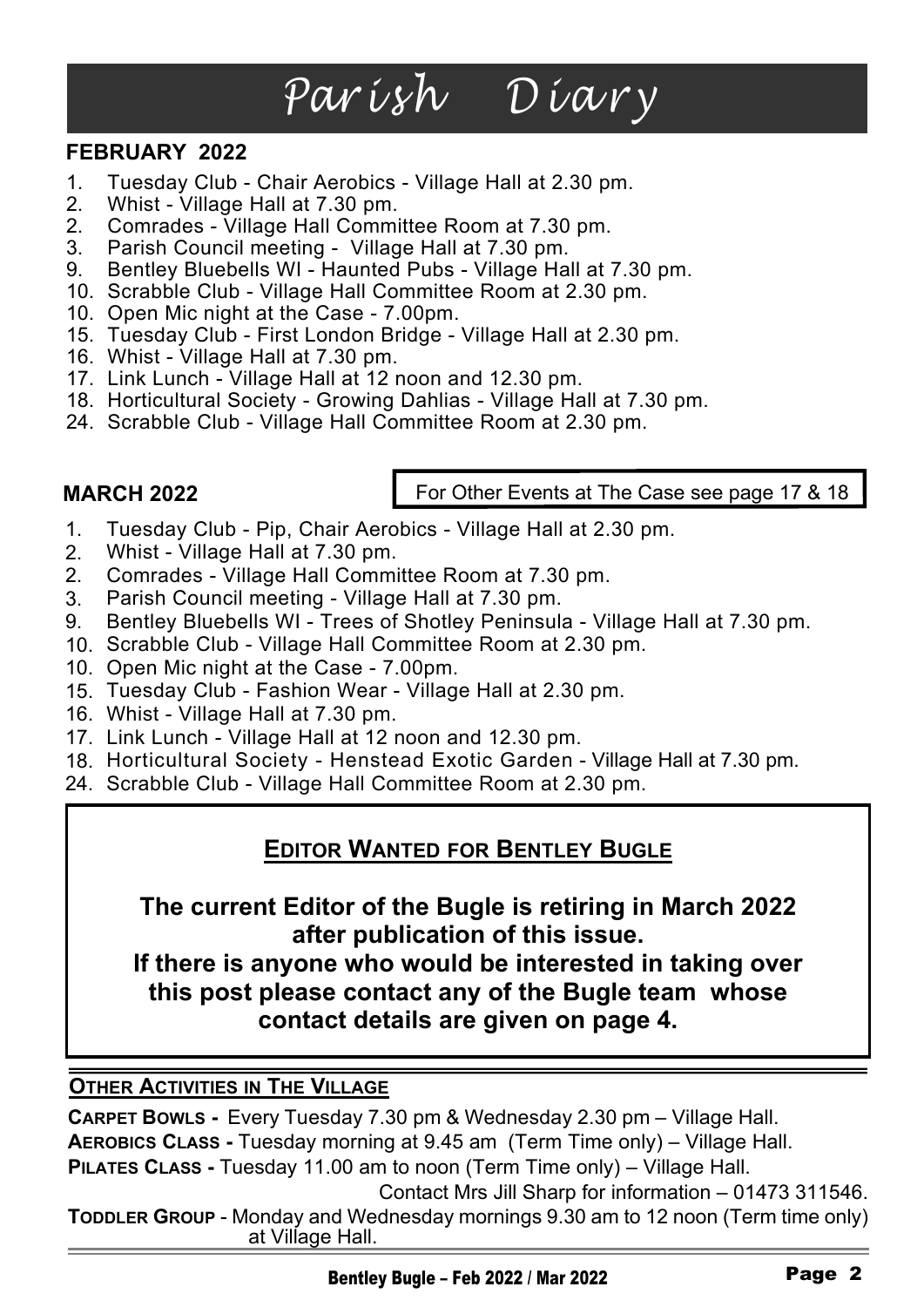### **Bentley Directory**

| PARISH, DISTRICT AND COUNTY COUNCILS                                                                                                                                                                                                                                                                                                                                                                                                                                |                                                                                                                                                                                                                                                                                                                                                                                                                                                                                |                                                                                                                                                                                                                                                                                                                                              |
|---------------------------------------------------------------------------------------------------------------------------------------------------------------------------------------------------------------------------------------------------------------------------------------------------------------------------------------------------------------------------------------------------------------------------------------------------------------------|--------------------------------------------------------------------------------------------------------------------------------------------------------------------------------------------------------------------------------------------------------------------------------------------------------------------------------------------------------------------------------------------------------------------------------------------------------------------------------|----------------------------------------------------------------------------------------------------------------------------------------------------------------------------------------------------------------------------------------------------------------------------------------------------------------------------------------------|
| Parish Council - Chair<br>Parish Council - Clerk<br>Babergh District Councillor<br><b>County Councillor</b>                                                                                                                                                                                                                                                                                                                                                         | Cllr Marianne Munday<br>Mrs Joy Scott<br>Mr<br>David Busby<br>Georgia Hall<br>Ms                                                                                                                                                                                                                                                                                                                                                                                               | 07808 259331<br>01206<br>298174<br>07855 777147<br>07955<br>434445                                                                                                                                                                                                                                                                           |
| <b>Police Community</b><br><b>Support Officers</b>                                                                                                                                                                                                                                                                                                                                                                                                                  | Stephen Cooper, Melissa Cohen                                                                                                                                                                                                                                                                                                                                                                                                                                                  | 101                                                                                                                                                                                                                                                                                                                                          |
| <b>BENTLEY ORGANISATIONS AND CLUBS</b>                                                                                                                                                                                                                                                                                                                                                                                                                              |                                                                                                                                                                                                                                                                                                                                                                                                                                                                                |                                                                                                                                                                                                                                                                                                                                              |
| <b>Bentley Primary School</b><br>(Head Teacher)<br>(Chair Governors)                                                                                                                                                                                                                                                                                                                                                                                                | Mrs Jo Austin<br>Mr Simon Hurst                                                                                                                                                                                                                                                                                                                                                                                                                                                | 01473 310253                                                                                                                                                                                                                                                                                                                                 |
| (Chair PTA)<br>Bentley Community Pub (The Case)<br>Bentley Comrades<br><b>Bentley Community Stores</b><br><b>Bowls Club</b><br><b>Carpet Bowls</b><br>Case Book Group<br>Coffee and Company<br><b>Computer Clinic</b><br><b>Footpath Society</b><br>Footpath Warden<br>Friends of St. Mary's<br><b>Horticultural Society</b><br>Link Lunch Group<br>Maritime Football Club<br>Parent and Toddler Group<br>Recorders<br>Scrabble Club<br>Tree Warden<br>Tuesday Club | Simon.hurst@copdock.suffolk.sch.uk<br>Aimee Louis<br>Mrs Kate Spicer<br>Mr Ray Savage<br>Mr Bob Feltwell<br>Mrs Lillian Calvert<br>Mrs Jill Mills<br>Mr John Wheals<br>Mrs Sandra Mehen<br>Mr John Blackmore<br>Mr John Wheals<br>Mr Tim Hamstead<br>Mr Ralph Tyldesley<br>Mr John Blackmore<br>Mrs Veronica Howe<br>Mr Jon Haines<br>Mrs Pam Rayment<br>Mrs Moira Usher<br>Mr Robin Owen<br>Mr Colin Hawes<br>Mrs Veronica Howe<br>Mrs Catherine Sweeney<br>Mr John Blackmore | 07906 696454<br>01473 314187<br>01473 311122<br>01473 310182<br>01473 808652<br>01473 311103<br>01473 310569<br>01473 310383<br>01473 310655<br>01473 310569<br>07748 821594<br>01473 311760<br>01473 310655<br>01473 310344<br>08442 023130<br>01473 310283<br>01473 310322<br>01473 311844<br>01473 310678<br>01473 310344<br>01473 310095 |
| Village Hall - Bookings<br>Village History Recorder<br>Whist Club<br><b>Womens Institute</b>                                                                                                                                                                                                                                                                                                                                                                        | Nicky Moxey<br><b>Mrs Veronica Howe</b><br>Mrs Sandra Ford                                                                                                                                                                                                                                                                                                                                                                                                                     | 01473 310655<br>01473 313125<br>01473 310344<br>01473 310072                                                                                                                                                                                                                                                                                 |

#### **ST MARY'S CHURCH, BENTLEY**

Rector Benefice Administrator Churchwarden Assistant Priest

Rev Annette Shannon Ms Hayley Purnell Mr Peter Day Revd Don Mehen

01473 807674 07904 972116 01473 310518 01473 310383

#### **BENTLEY BAPTIST CHURCH ADMIN.** 07814 465222

**Bentley Parish Council website is at http://www.bentleypc.onesuffolk.net Other Village Web sites are listed on page 8**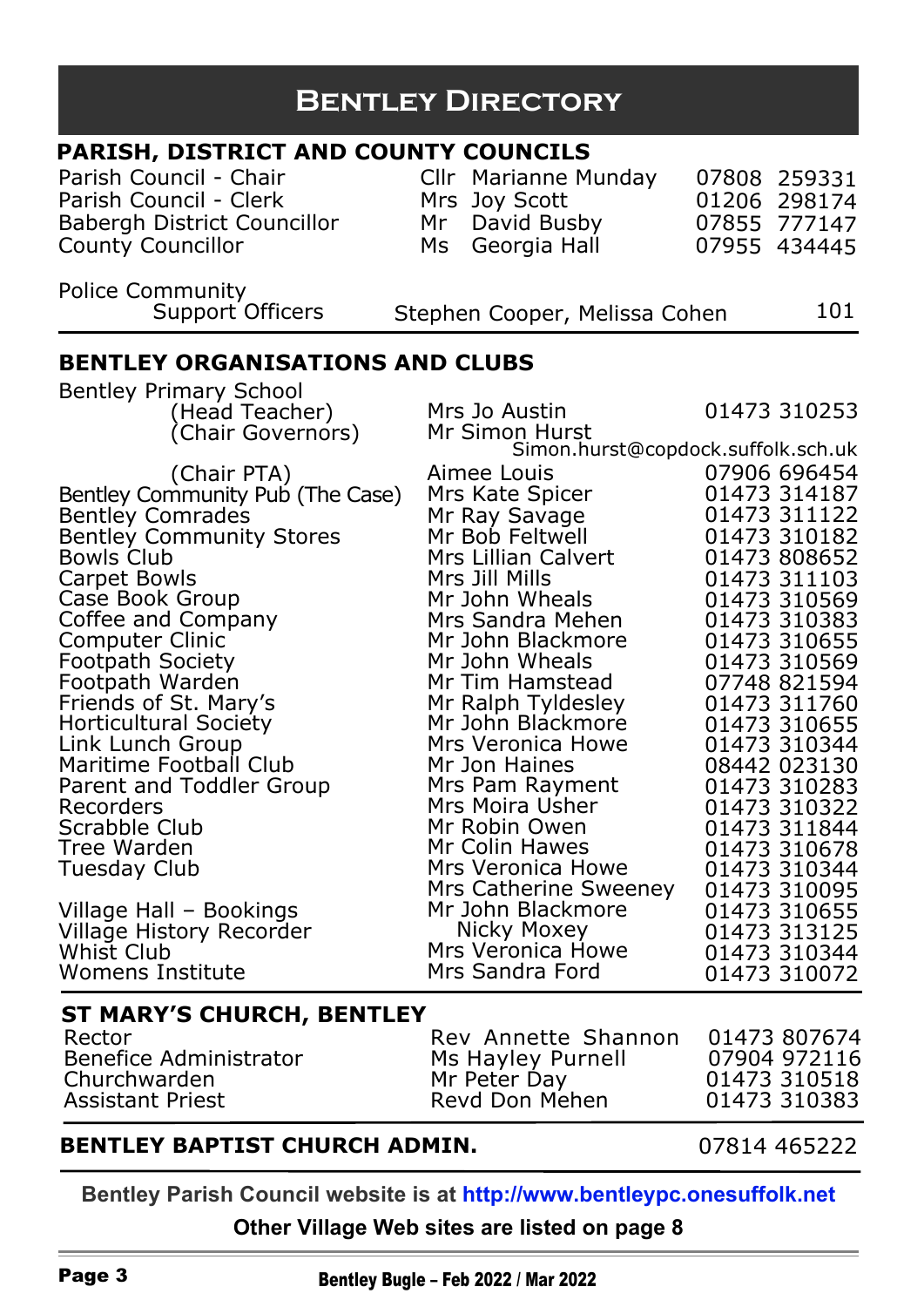#### **THE BENTLEY BUGLE - COMMUNITY & CHURCH NEWS COORDINATORS**

Advertising in these pages does not constitute a recommendation.

| <b>Robin Owen</b><br><b>Editor / Copy / Production</b><br>18 West Mill Green, Bentley, IP9 2BN |                     |  |  |
|------------------------------------------------------------------------------------------------|---------------------|--|--|
| Tel: 01473 311844 Email: robinowen140@btinternet.com                                           |                     |  |  |
| <b>Advertising</b>                                                                             | <b>Peter Day</b>    |  |  |
| Greenacres, Capel Road, Bentley, IP9 2BL                                                       |                     |  |  |
| Tel: 01473 310518 Email: peter.d47@hotmail.co.uk                                               |                     |  |  |
| <b>Distribution</b>                                                                            | <b>Jane Day</b>     |  |  |
| Greenacres, Capel Road, Bentley, IP9 2BL                                                       |                     |  |  |
| Tel: 01473 310518 Email: jane.d53@hotmail.co.uk                                                |                     |  |  |
| <b>Church Correspondent</b><br>19 The Link, Bentley                                            | <b>Sandra Mehen</b> |  |  |
| Tel: 01473 310383 Email: sandramehen@gmail.com                                                 |                     |  |  |

# **IT WITH REGRET**

# **THAT WE HAVE TO ANNOUNCE THAT THIS WILL BE THE LAST BENTLEY BUGLE UNLESS A VOLUNTEER COMES FORWARD TO TAKE ON THE JOB OF EDITOR.**

# **A WORKING KNOWLEDGE OF Microsoft Office Publisher Or another desktop publishing program Is needed And TRAINING can BE GIVEN. CONTACT ROBIN for more information (Contact details above).**

**Cover Photo**

Yellowhammer - Photo by Graham Darton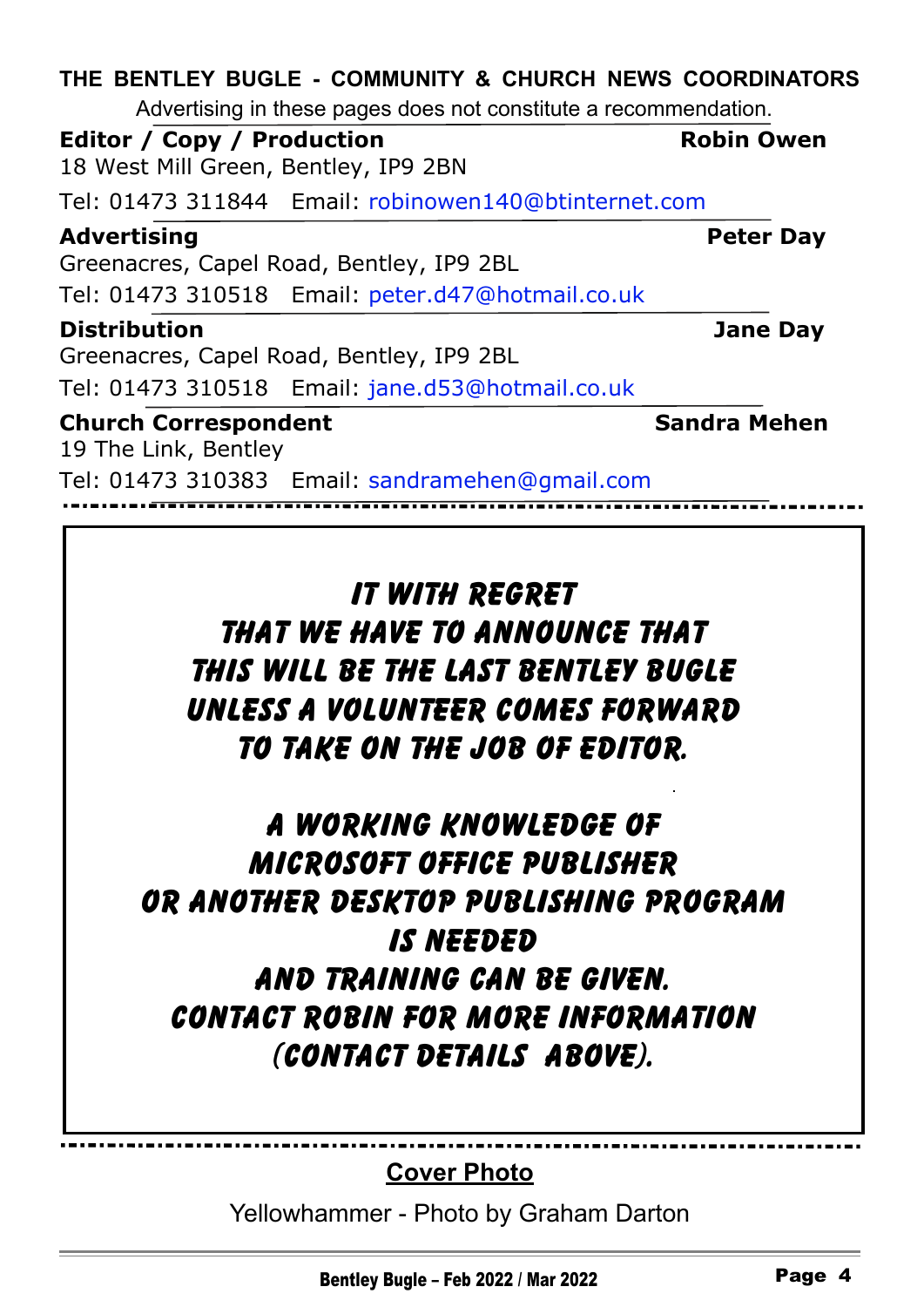# Bentley Village at Church News

#### **SERVICES IN FEBRUARY**

|      | <b>6th</b> Holy Communion  | $10.00$ am         |
|------|----------------------------|--------------------|
|      | <b>13th</b> Family service | $10.00 \text{ am}$ |
|      | <b>20th</b> Holy Communion | $10.00$ am         |
| 27th | <b>Family service</b>      | $10.00 \text{ am}$ |
|      |                            |                    |

**Sunday 6th February**

During this service we will commemorate our Queen's accession to the throne 70 years ago on this date. It is an amazing and important milestone.

We welcome everyone who wishes to attend our services but our Rector, Annette Shannon had asked that everyone who came to services wear a face mask including during the singing of hymns, unless they had a medical exemption. This was to keep everyone safe so thank you for your cooperation. The rules are now changing and it seems it will now be mainly down to individuals as to which if any precautions we take. So from our service on 6th February you will not have to wear mask or socially distance unless you feel safer if you do so. .

Thank you to all who managed to come to some of our Christmas celebrations. It was good to see you all.

-----------------------------------

#### **SERVICES IN MARCH**

| <b>6th</b> Holy Communion  | $10.00 \text{ am}$ |
|----------------------------|--------------------|
| <b>13th</b> Family Service | $10.00$ am         |
| <b>20th</b> Holy Communion | $10.00$ am         |
| <b>27th</b> Family Service | $10.00$ am         |
|                            |                    |

#### **ZOOM SERVICES**

Can't get to church? Then join us for our 6pm Zoom services.

These have been very helpful to those who are vulnerable during the pandemic. We have planned to continue these up until June but may need to review this in light of the lifting of restrictions, unless sufficient people wish these to continue. Our next Zoom service is on Sunday 13th February at 6pm.

These are simple evening services and if you would like to join us and do not receive log on details already please contact sandramehen@gmail.com or **<sup></sub><sup>®</sup>01473 310383**</sup>

#### -------------------------------------

See In Touch for details and for all other services in our group of parishes.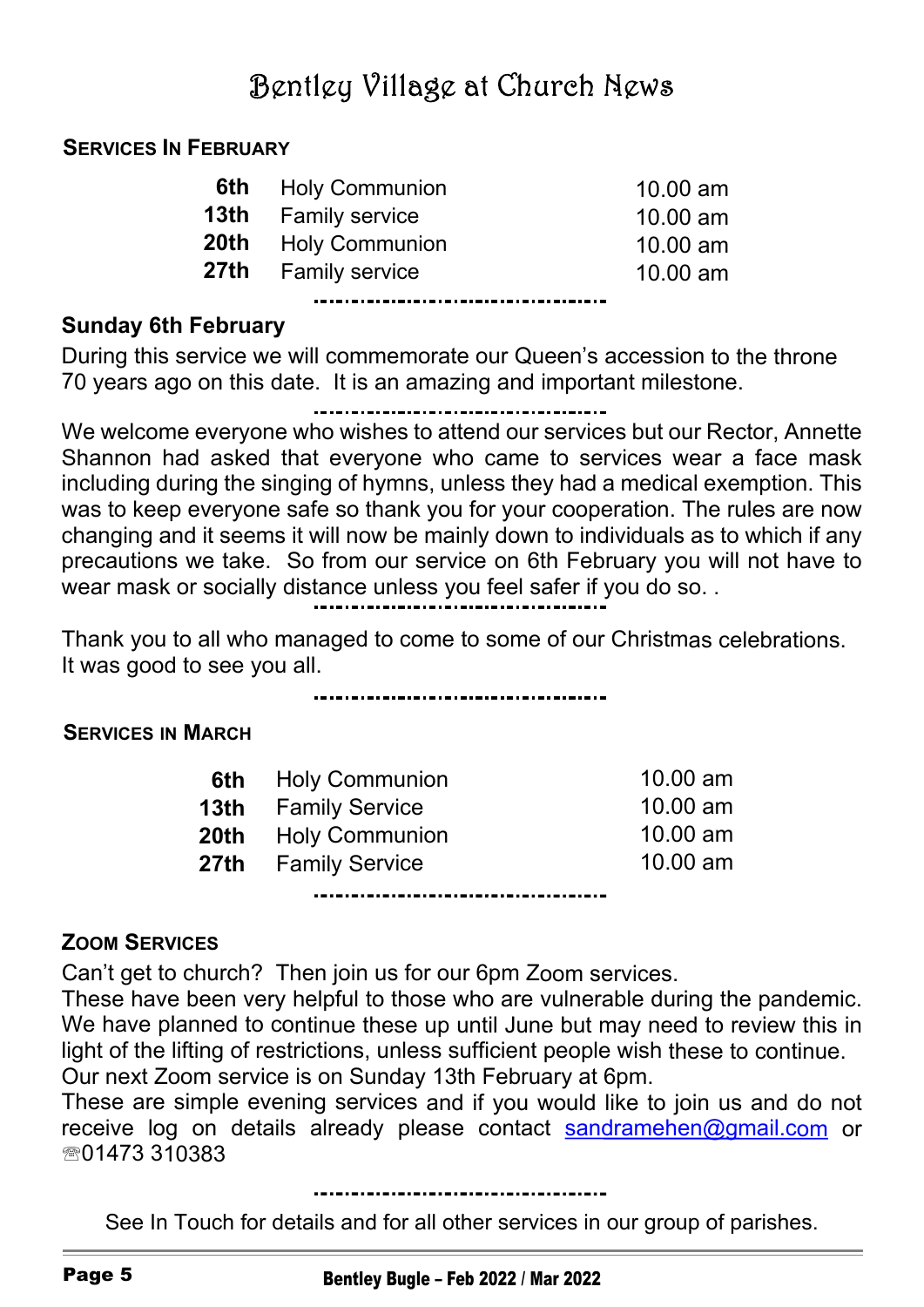#### **Platinum Celebrations**

During the long Bank Holiday weekend we are hoping to put on some special events at the church or in the grounds. Look out for details as they emerge. Any good ideas will be welcomed. It will be a great time to celebrate especially after all that so many people have been through.

#### **West Villa**

Thank you very much indeed for everyone who supported our appeal for Christmas gifts for the homeless families supported by West Villa. We had a van full of gifts of all kinds of shapes and sizes and suitable for all ages. The people sorting the gifts were touched by the care you had taken in selecting suitable gifts for all ages. Thank you also for the bedding and towels that are still delivered to our home they are always needed and always greatly appreciated. Please contact me if you have unwanted bedding or towels. (sandramehen@gmail.com or  $\approx 01473$  3103830.

......................................

#### **Advent Windows**

Very many thanks again to Sue for organising the Advent Window trail round the village. Thanks also for the creative way people used lights and decorations to make some stunning displays. It was lovely to see families walking round and spotting where the new displays were. It gave us all a great reason to walk round and discover a new window each day up to Christmas.

#### **Rest in Peace**

Many of us were saddened to hear of the death of Marie Piper. She had lived in Bentley for many years and involved in many village activities including bowls and running Tuesday Club with Peggy Kite. She was a regular at church services. A lovely lady and will be missed by all who knew her. May she rest in peace and rise in glory. Our condolences also go to John Frost's family and friends as he has also recently died.

#### **Hope and Love**

It is said hope is the last thing ever lost. We keep hoping that things will get better and that has been true during the pandemic. According to Paul three things remain 'faith hope and love.' All important; 'But the greatest of these is love.'

#### **Church Contact Details for weddings, baptisms and funerals or other queries**

Rector - Rev Annette Shannon – 807674 Church Warden – Peter Day - 310518 Assistant Priest – Rev Don Mehen – 310383 Administrator – Hayley Purnell northsamfordbenefice@gmail.com or 07713 863 023 Treasurer - Ken Felgate - [k.felgate108@btinternet.com](mailto:k.felgate108@btinternet.com) PCC Secretary - Sandra Mehen - 01473 310383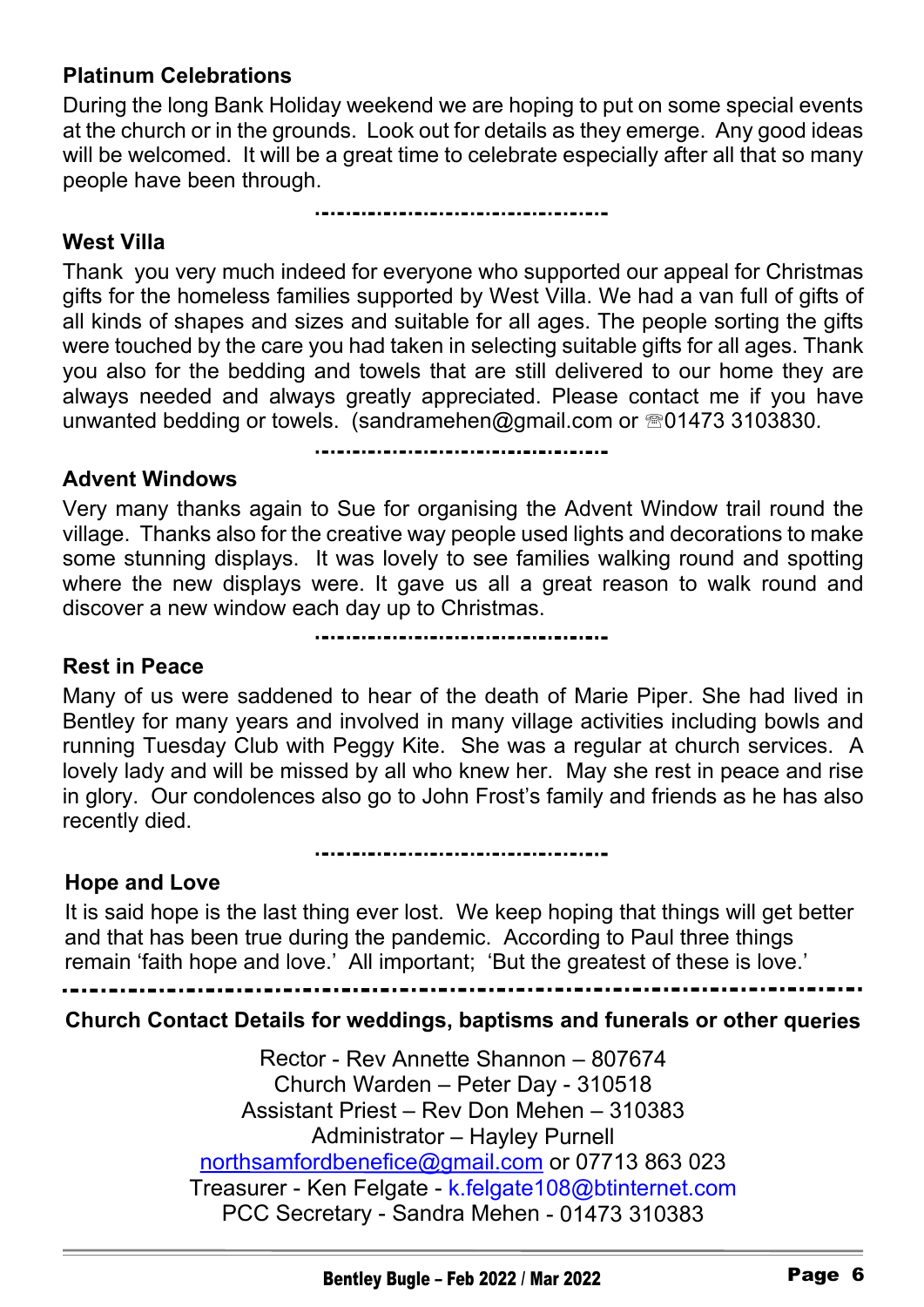#### **Wedding Festival Weekend**

There will be a wedding Fair at Bentley Church on the weekend of **19th and 20th March**.

Bentley Church is a beautiful church for a wedding and this weekend will be an opportunity for some local businesses to show what they can offer and hopefully there will be a display of wedding dresses and photos of people who have married in St Mary's over the years.

If you or someone in your family was married in Bentley Church and would be willing to allow your wedding photos and / or your wedding dress to be displayed please contact Peter Day to let the organisers know.

See church contact details for telephone or email address to make contact.



 $\mathbf{F}$  The next meetings of the Scrabble Club are on 10th & 24th of February and 10th & 24th of March.

We meet on the second and fourth Thursday of the month at 2.30pm in the Village Hall Comittee Room. Anyone who would enjoy a gentle game

of Scrabble, a cup of tea or coffee and a chat is welcome to join us.

**Robin Owen**

#### **TUESDAY CLUB**

Happy New Year to one and all.

Club Members have been busy in the months leading up to Christmas.

We had a lovely Christmas Meal at the Belstead Brook Hotel.

The 14th December was our last meeting before Christmas. A buffet was organized by the Members and we had Entertainment from Ivan Cole who played the Keyboard and sang songs and Carols.

A Christmas Raffle was arranged by Veronica and at the end of the afternoon all members left with a gift from Secret Santa. It was an enjoyable afternoon enjoyed by all.

We started 2022 with our AGM on 18th January. Our next meetings are on February 1st and 15th, and March 1st and 15th.

Existing and new members all welcome.

# **Catherine Sweeney.**

**Secretary.**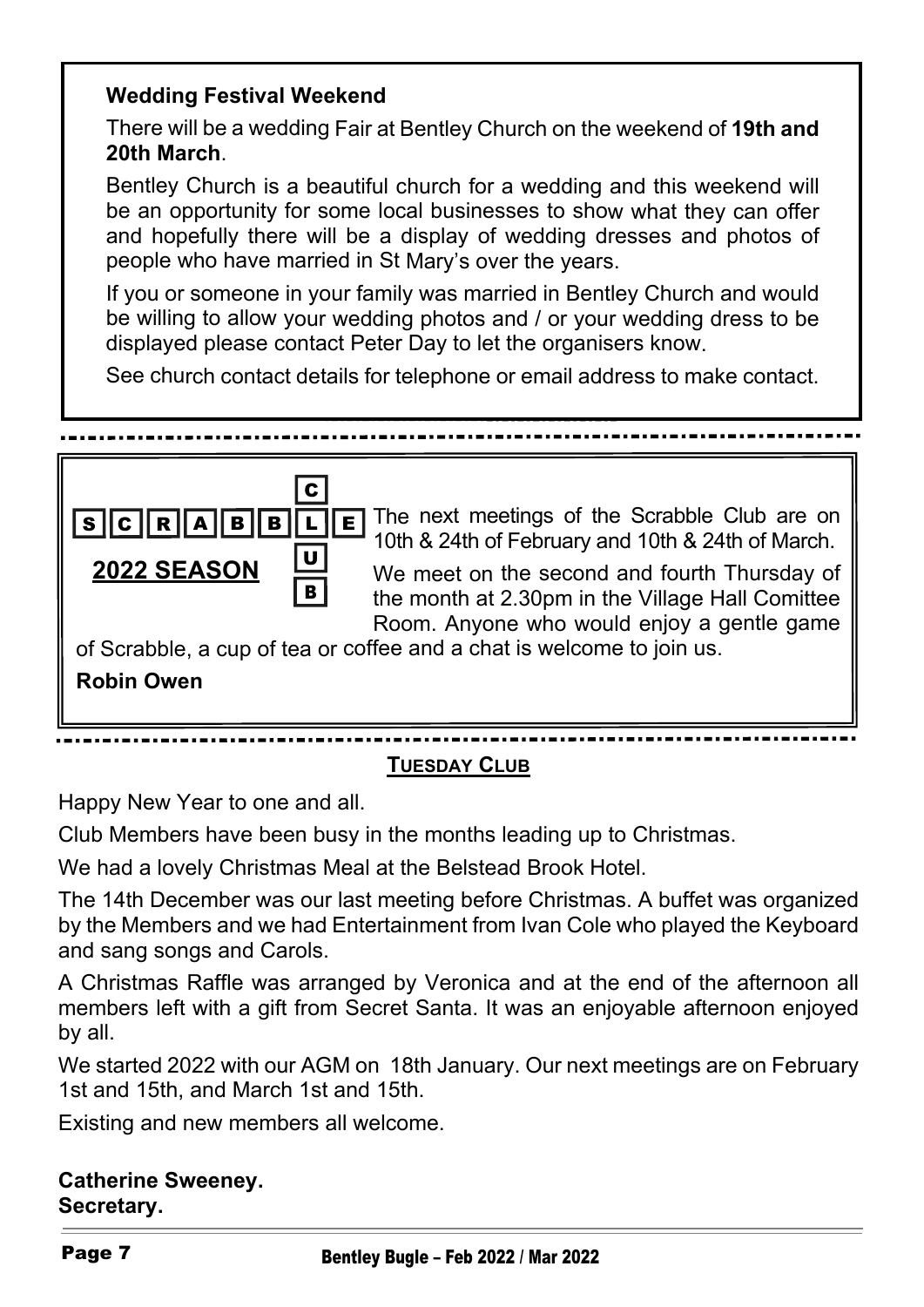#### **BENTLEY HORTICULTURAL SOCIETY**.

 It seems an eternity since we were in normal times but hopefully this year will herald better times and we can all take up the threads of what was our normal life. Take care as we move forward in optimism.

 The horticultural society's monthly meetings are held in the Village Hall on the 3rd Friday of the month January – May & September – December and commence at 7.30pm All are welcome – membership is at present £5 per year Come along to see whether you might enjoy it. We are a friendly crowd and you will be made welcome. The Annual Show is held in August.

The meeting on 18th February will be about growing Dahlias - Matt Long a local dahlia specialist will be the speaker.

On 18th March our speaker is Andrew Brogan from Henstead Exotic Garden which featured in a TV programme recently. The garden is open to the public at certain times

As this may be my final contribution thank all who have supported the Society on the outings, helping to make the Show a success and generally offering support

I hope that we will soon be able to organise some outings - watch out for information.

#### **Pam Lovell**

#### **BENTLEY BLUEBELLS W.I.**

Well the dreaded virus is still with us and impacting on our lives in strange roundabout ways. But are we downhearted? Never, we are the WI, we just keep sidestepping and adjusting as we go along.

Our meetings for Feb 9th and March 9th are Haunted Pubs and Trees of the Shotley Peninsular, interesting subjects, so as usual you are invited to join us to see what WI is all about. It might just float your boat!

#### **Jan 01473 313139 Sandra 01473 310072**

#### **Theresa**

If you use Facebook you may be interested in:- **Bentley (In Suffolk) Community Page.** https://www.facebook.com/groups/292599697915731/

#### **OTHER VILLAGE WEBSITES**

**Bentley Village Stores -** www.bentleystores.co.uk

**Bentley CEVC Primary School -** www.bentley.suffolk.sch.uk

**The Case is Altered** - http://www.thecasepubbentley.co.uk

https://www.tapatalk.com/groups/bentleyfreespeech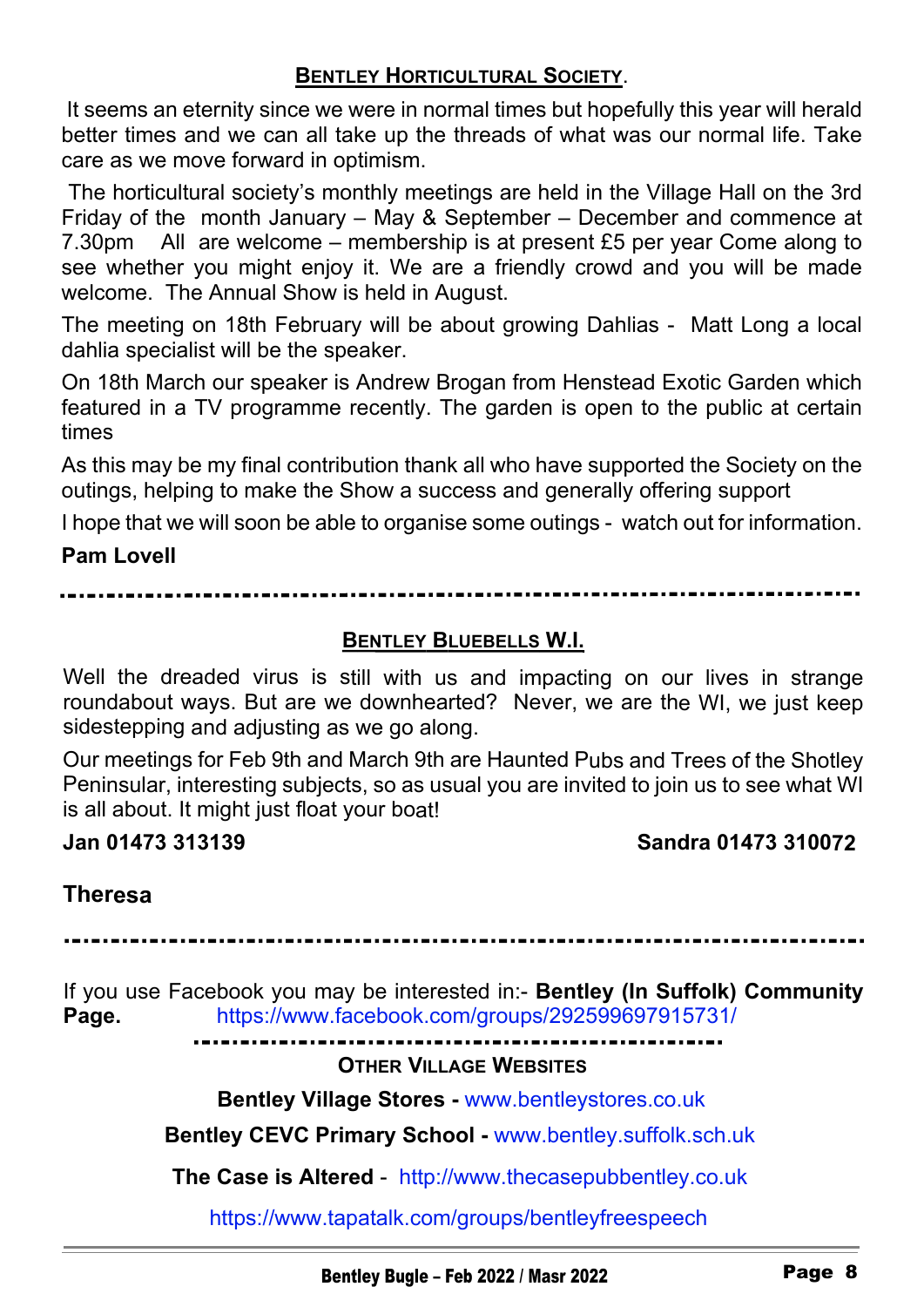

#### **News From Bentley & Copdock Primary Schools**



The Spring term saw us returning to the classrooms in somewhat chilly conditions. Hopefully by the time you are reading this, things have warmed up slightly and the sunshine is once again bringing a few smiles to all. This term has seen a mix of virtual gatherings as well as face to face events, enabling more families to join us to share learning and celebrate our achievements. As always 'the show must go on!'.

The children have once again been immersed in a range of exciting topics many linking to our curriculum driver this year… Knowledge of our World. Our younger children have been exploring a science based theme about animals and they even met a real tarantula! We also enjoyed learning all about bees, with a visit from a local bee-keeper and a practical session for some of our pupils following a whole school assembly. We have been as busy as the bees this term!

KS2 have been keen Geographers, investigating "what's so special about the USA", producing some art work in the style of Andy Warhol, and comparing physical features of London and Ipswich. Sadly a trip to our capital city had to be scheduled for another time.

Our year 3 and 4 pupils, who have enjoyed swimming lessons each week are really pleased to be celebrating their progress, most achieving their 25m and water safety assessments. We really missed competitive sports activities last term and can't wait to attend events once again as they are available. Although we have engaged in many virtual opportunities, pupils have certainly missed their joint events with other schools in the county.

In the coming month or two we will be planning our Jubilee Celebration and hope to be able to gather as a Federation to celebrate the life and reign of our Queen.

Don't forget to keep an eye on our community and school Facebook pages for ways to support our wonderful schools. We are extremely lucky to have such committed parents and community supporters and look forward to making more contact within our local communities when possible. A special thank you to Robin for sharing our news and photos.

For more news and up to date information about our schools, please visit our website: http://www.bentleycopdock.co.uk/

Copdock Primary 01473 730337 admin@copdock.suffolk.sch.uk

Bentley Primary 01473 310253 admin@bentley.suffolk.sch.uk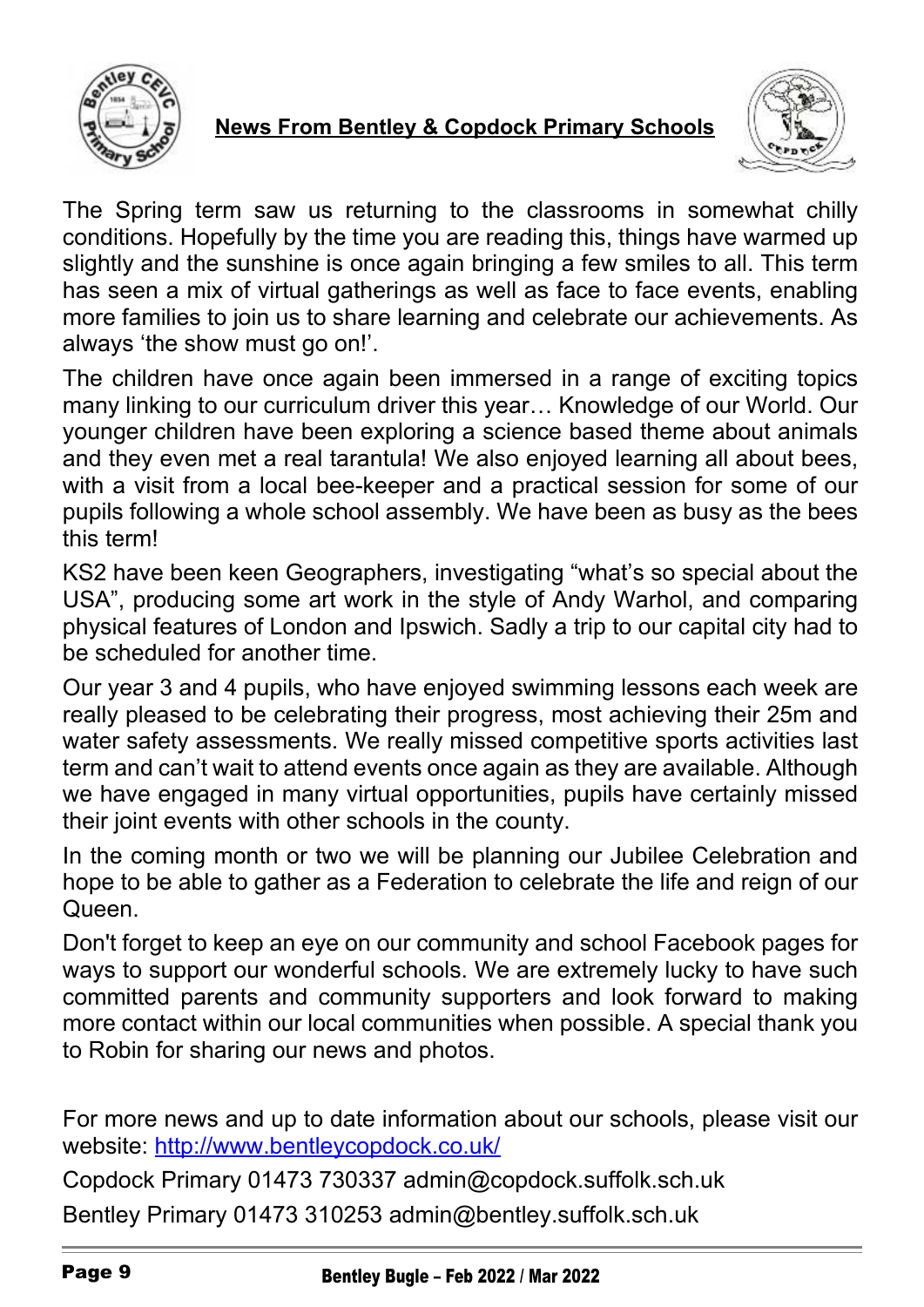#### **HYSTERICAL AND HISTORICAL IN BENTLEY**

We had so much fun last year that we're again going to have a historically-based village fair this year - mark 3-4th September in your diaries! The wonderful Companye of Merrie Folke will be visiting us again this year, perhaps with other historically based re-enactors for a wider range of delectation and delight.

If anyone would like to have a stall, either for a village organisation or for individuals, please contact Nicky, details below. Space is limited, so don't delay.

We also need to fill 15 or so volunteer slots across the two days - again, please let me know if you're available.

Looking forward to another great event! See you in the first weekend of September. **Nicky** 

nicola.moxey@gmail.com / 01473 313125

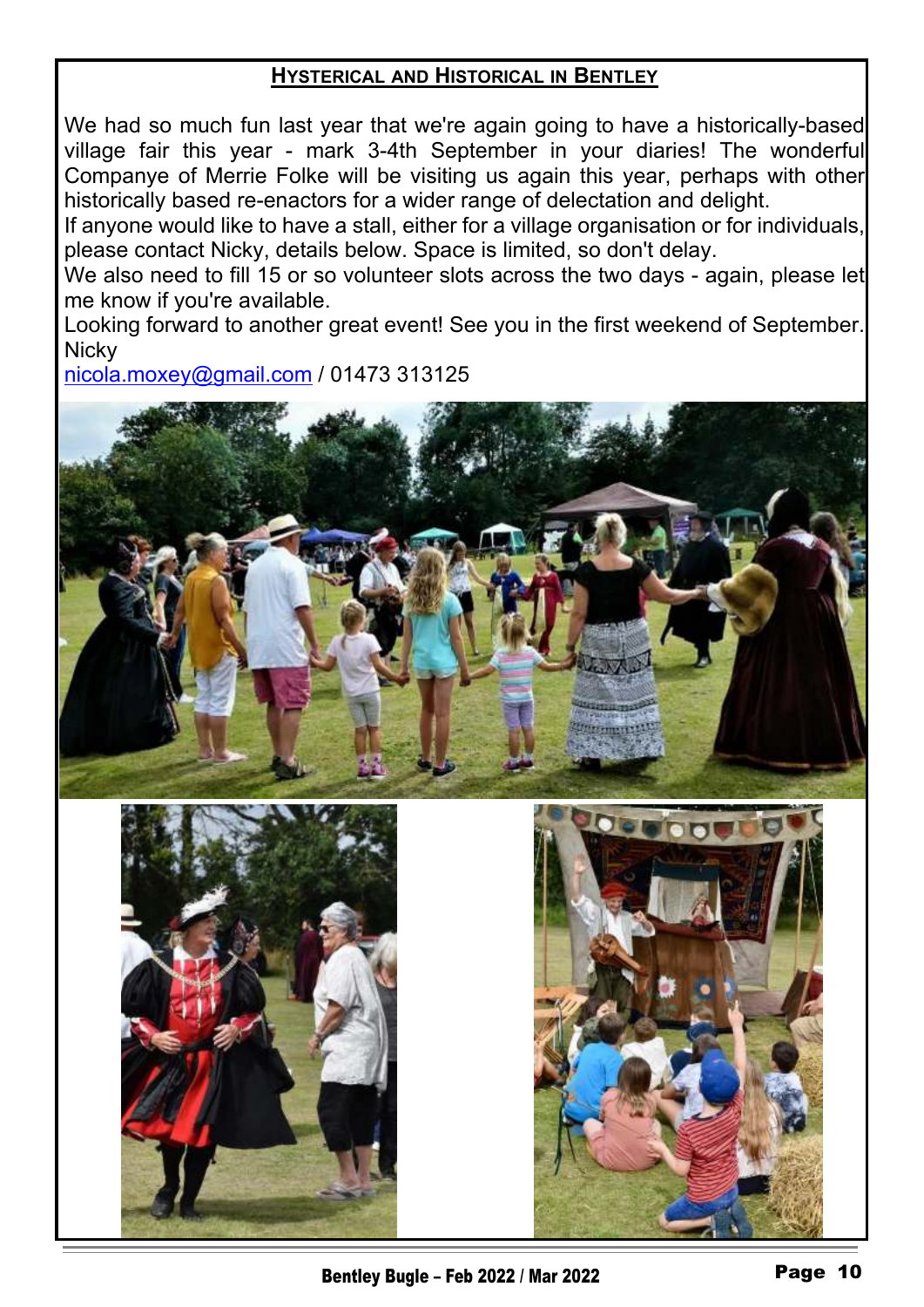# BENTLEY PARISH COUNCIL

Chair – Cllr M Munday Bentley Parish Council

 Mrs J Scott Clerk – Bentley Parish Council **Telephone: 01206 298174** e- mail:joyvscott@outlook.com

**Bentley Parish Council Meeting took place at Bentley Village Hall at 7.30pm on Thursday 6 January 2022** – A risk assessment had been carried out for 9 Councillors and up to 24-28 members of the public with seating 1 metre plus apart.

7 Councillors, County Councillor G Hall, District Councillor D Busby, and one member of the public were present.

**Apologies** were received from Cllr C Perry, Tree Warden. and Footpath Warden

**Items reported under Matters Arising**: Thanks sent to SCC & Network Assurance re Remembrance Service – Pavement at Silver Leys reported to SCC - Outdoor Bowls and Citizens Advice Ipswich have been advised of grants put in the budget – road name suggestions sent to Babergh – Litter bins supplied by Babergh are now in situ – Maritime FC have very kindly offered to empty the bin on the Playing Field.

County Councillor Hall's Report is displayed on the Parish Council Website.

Cllr Bamford told Robin Owen that the Council were very sorry to hear of his retirement, thanked him for the sterling work he has done in running the Bugle and wished him a long and happy retirement – it is hoped that someone will come forward and take it on.

**Planning** – One planning decision was received.

One Planning application was discussed – Councillors Recommended Approval of the extension to the rear but Recommended Refusal of the very large workshop.

Reports were received from the Tree Warden, Capel Library, Bentley Long Barn and Footpath Warden

#### **Matters discussed**

- Precept to remain the same as last year  $-$  (£14,500) giving a Council Tax increase for 2022/23 of -5.23%
- Oak bench is to be purchased for Silver Leys
- SALC to be instructed re Internal Audit.
- �� Clerk was appointed as the Responsible Financial Officer.

Continued on p.12………..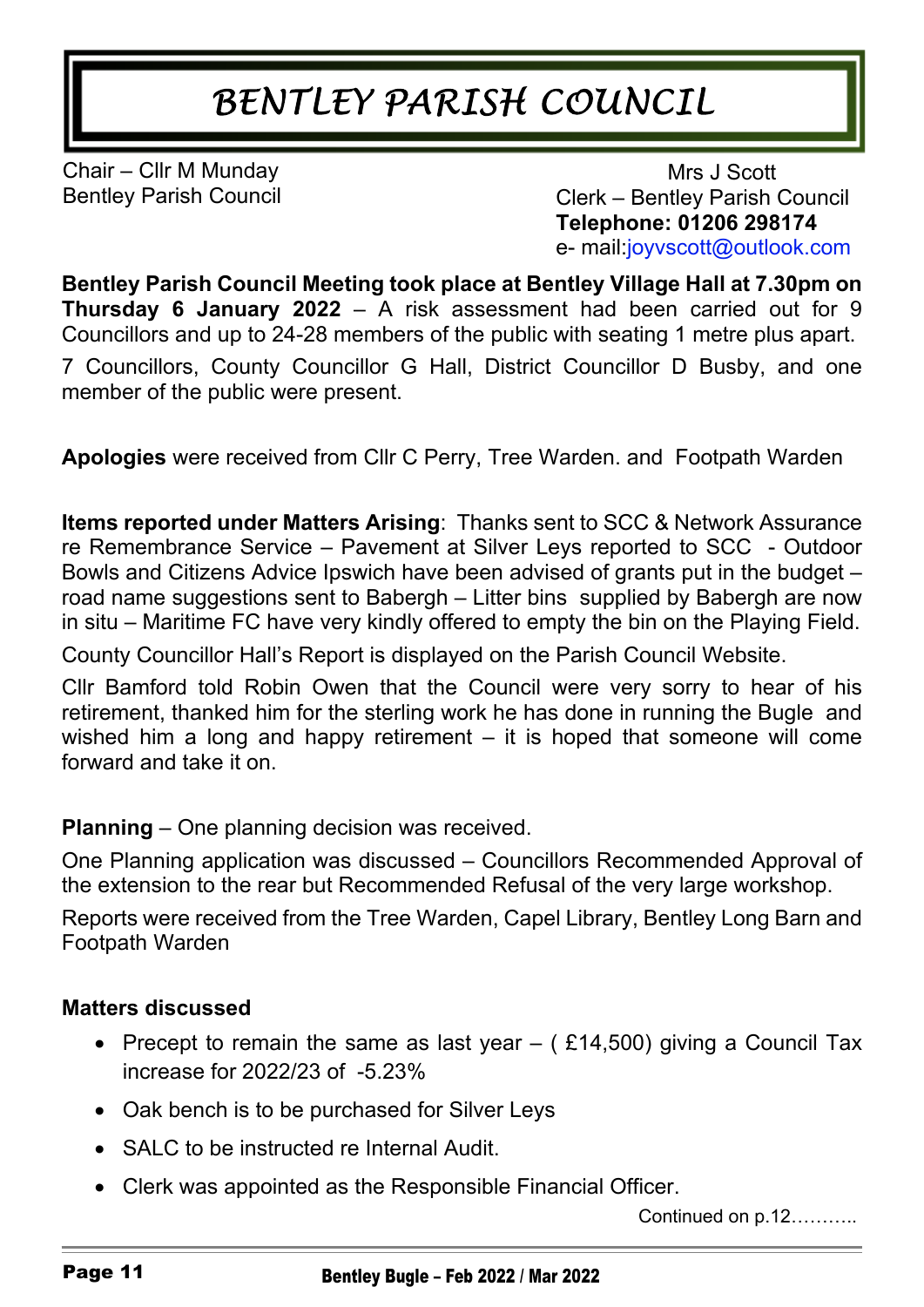………..Continued from p.11

- Improvements to the War Memorial were discussed. As a first step ivy to be removed from large tree.
- No report was available re Community Fibre.
- Purchase of a projector was deferred costs to be obtained.
- SID is functioning well Cllr Schumacher is to prepare proposal for second SID to be discussed at the February Meeting.
- Playing Field Society application has been made for S106 money Babergh are looking to finalise CIL funding for the gym equipment by the end of this month.
- Neighbourhood Plan Two changes to the Plan were agreed by Councillors

 The meeting closed at 9.00p.m. Full draft minutes are available on the P C website - www.bentleypc.onesuffolk.net.

# **BENTLEY PARISH COUNCIL**

# **BENTLEY BUGLE**

The Parish Council would like to take this opportunity on behalf of residents to thank Robin Owen, Adrian Mills, Peter Day, Sandra Mehen, and the Team who have worked tirelessly to get Bentley Bugle through every door in Bentley since its inception.

We wish Robin a long and happy retirement from his editorial duties and hope that someone will come forward to take on the Editorship of the Bugle so that this vital village publication will continue for many years to come.

Joy Scott – Clerk Whites Cottage, Heath Road, East Bergholt CO7 6RJ E-mail: joyvscott@outlook.com – Telephone: 01206 298174

#### **BENTLEY NEIGHBOURHOOD PLAN UPDATE**

Nothing further to report at the moment.

**Nicky Moxey chair, Bentley Neighbourhood Plan team.**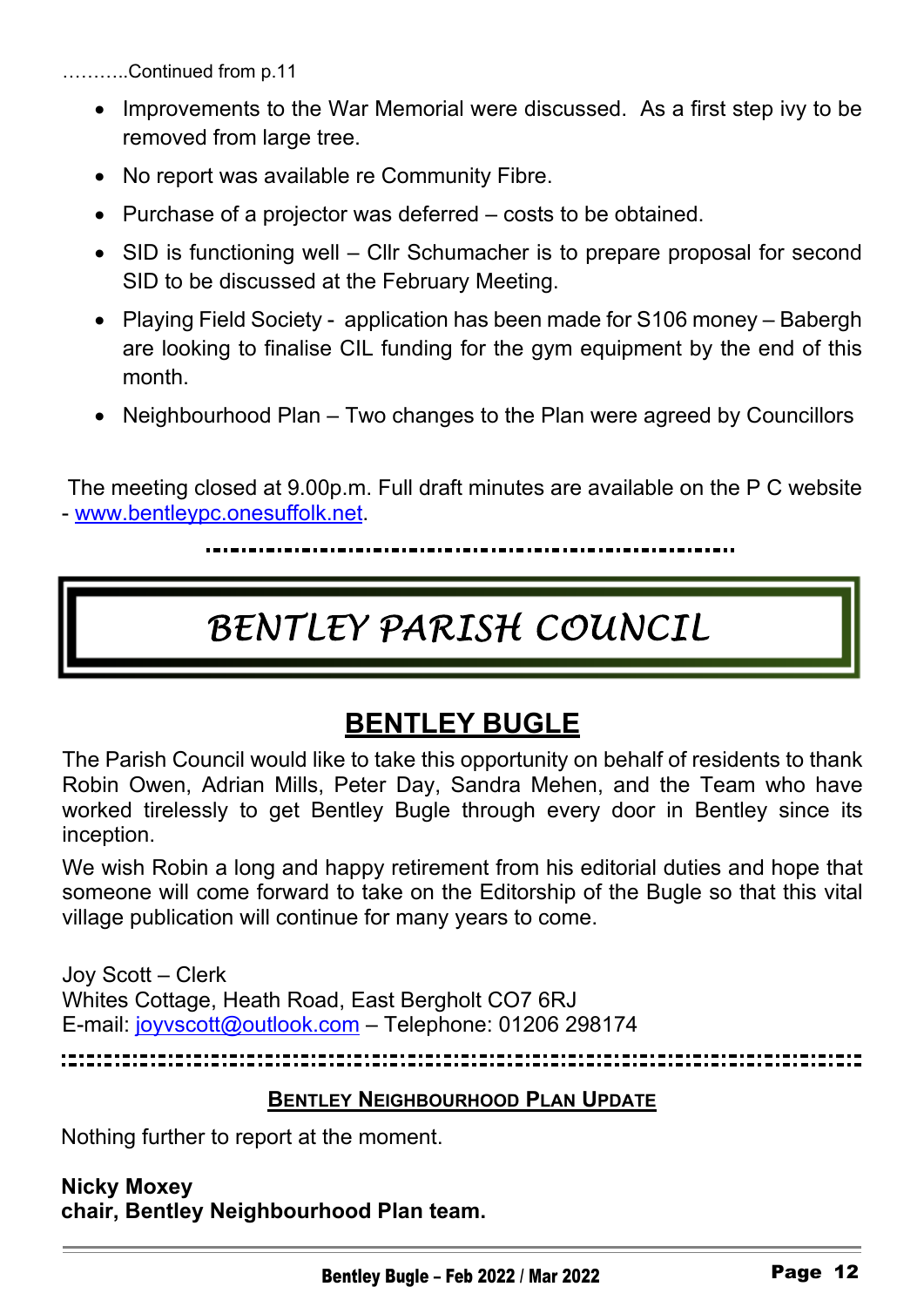

**A Hibernating Peacock butterfly - Photo by Fletcher Telling**



**A Cold and Frosty Morning at Flatford - Photo by Robin Owen**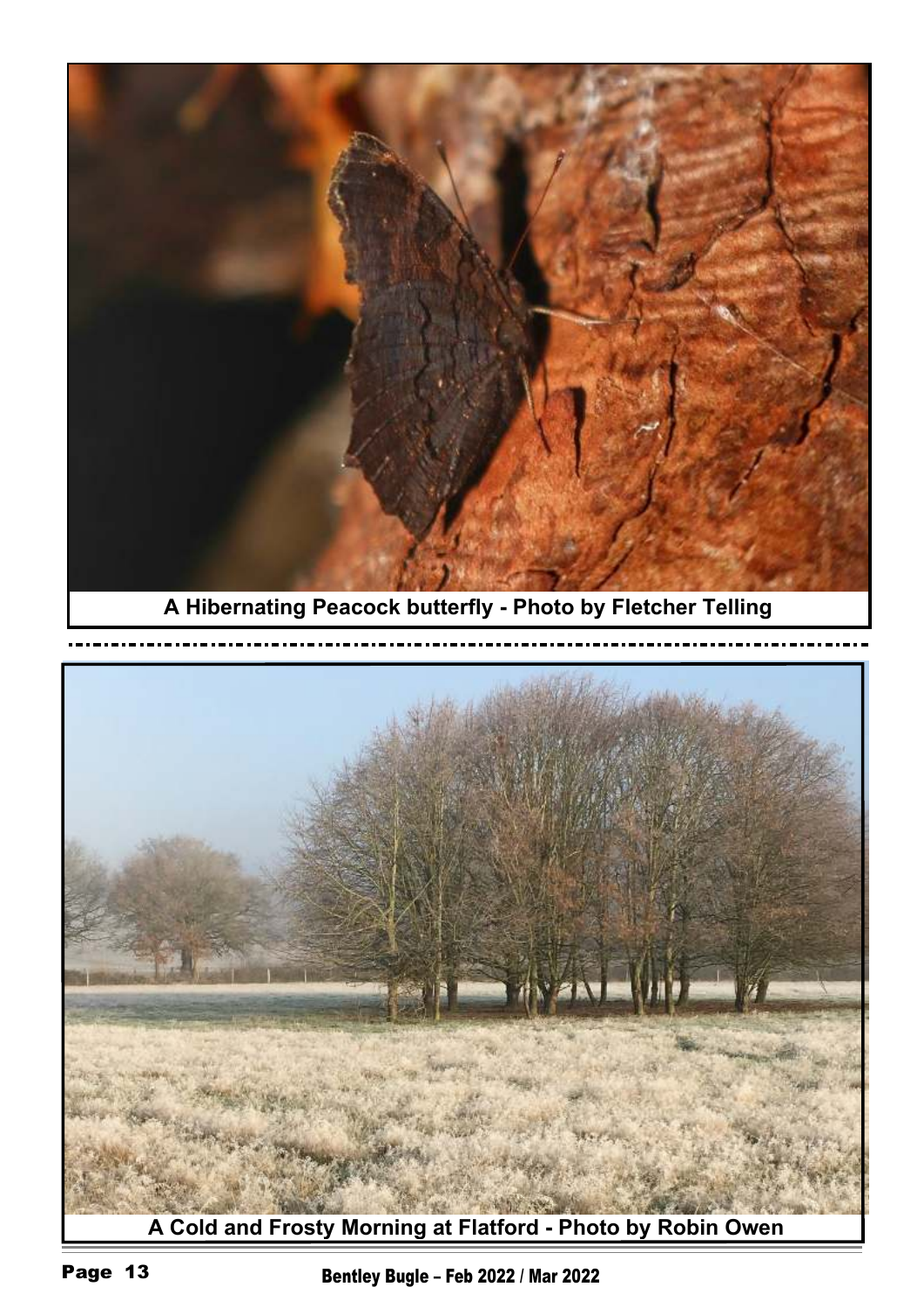#### **BENTLEY WILDLIFE NOTES**

#### **Hibernation**

As signs of spring begin to show you may be looking forward to seeing a wider variety of wildlife, especially those that have hunkered down over the winter hibernating.

There are just three types of UK mammal that hibernate: the hedgehog, dormouse and all the bats. Not to forget that many insect species will hibernate or become inactive over winter sometimes referred to as diapause.

The dormouse sometimes referred to as Britain's sleepiest animal can go seven months hibernating and even through the summer can go into a state of torpor if the weather is bleak. Hibernation for dormice is not without danger. Many will form small nests at the base of tree trucks where they are vulnerable to predation by foxes or other scavengers.

Having said that many species that hibernate actually live longer than other species of the same size, bats for example can live 20 years or more.

All our reptiles go into a type of hibernation called brumation this is different because while mammals can choose to lower metabolic rates and body temperatures reptiles cannot chose as they are governed by the daytime temperature. All our amphibians hibernate, and the common frog can hibernate at the bottom of ponds staying submerged for several months. However, if ponds ice over decomposing matter in the pond can cause a build up of gases which can deplete oxygen in the pond, this can prove fatal to the frogs.

Insects can also become inactive over the winter and if you look in your shed or the underside of logs you may be lucky to see hibernating butterflies like this one in my garden (see photo opposite).

Now it's getting warmer these creatures need to build up energy. So try to supply hedgehogs with food, and produce south facing basking places with corrugated iron or even logs for reptiles. Early flowering plants can help feed early emerging insects too.

If we all do these things we can really produce a utopia for wildlife in Bentley.

#### **Fletcher Telling**

#### **NEW YEAR'S EVE PARTY**

A very successful New Year's Eve party was held at the village hall which was enjoyed by 39 people and gave a whole new meaning to a masked ball! An excellent buffet was enjoyed and music was provided by the G R disco. Thanks to generous donations to a raffle organised by Hilary £330 was divided equally between Friends of Bentley church, The Blossom Appeal & Blue Cross.

**David Howe**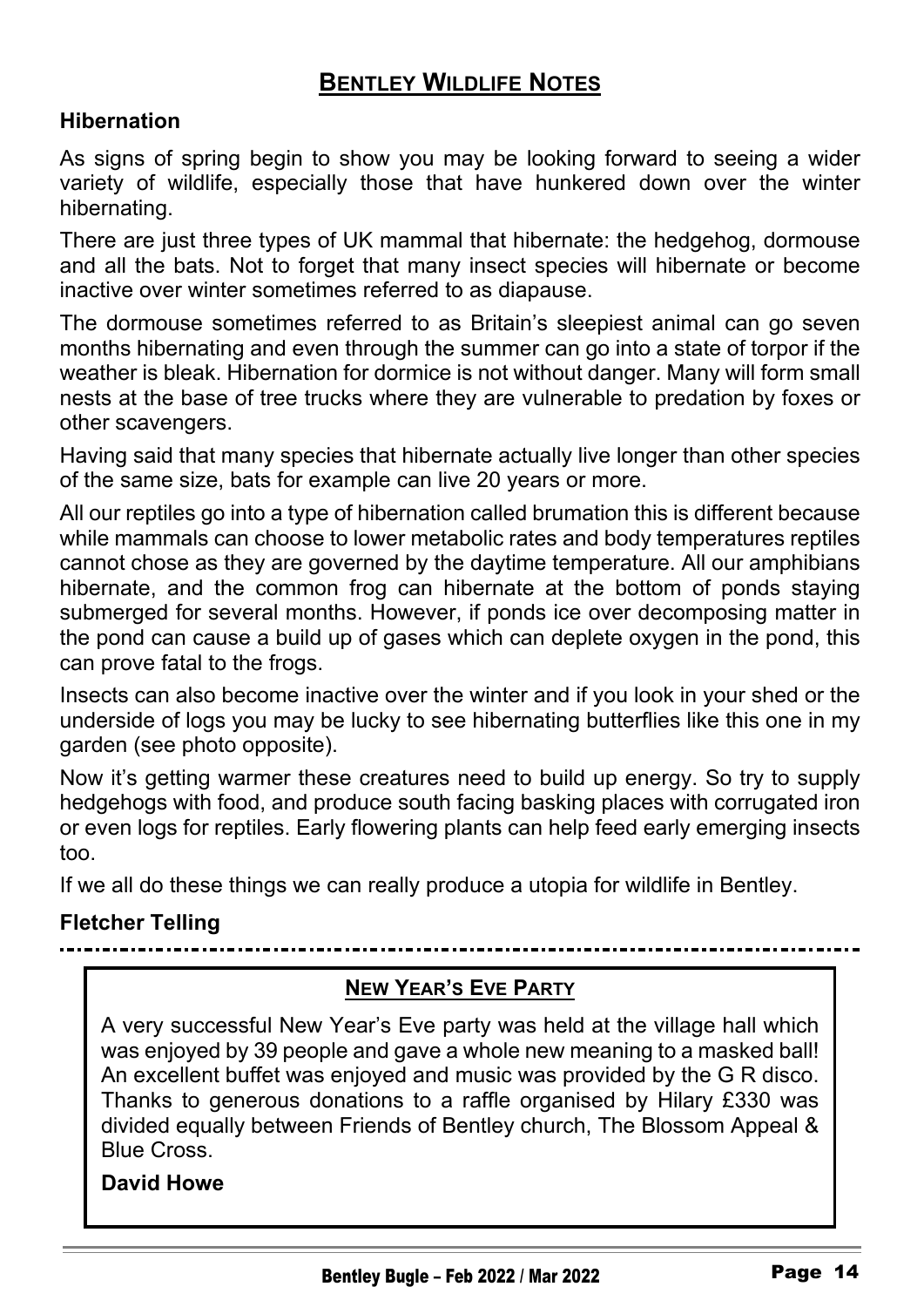|                                                       |                                                                | <b>BJ'S HAIR &amp; BEAUTY STUDIO</b>                                                       |  |
|-------------------------------------------------------|----------------------------------------------------------------|--------------------------------------------------------------------------------------------|--|
| Essex & suffolk                                       |                                                                | L'Oreal Appointed Salon                                                                    |  |
|                                                       |                                                                | <b>FOR HAIR DESIGN</b>                                                                     |  |
| Your local pest control experts                       |                                                                | Special rates for senior citizens on Tuesdays                                              |  |
| for Home and Business                                 |                                                                | and Wednesdays, transport available.                                                       |  |
|                                                       |                                                                | Evening Appointments available for                                                         |  |
| • Free advice, fast response                          |                                                                | gentlemen.                                                                                 |  |
| Highly accredited (NPTA)                              |                                                                | <b>ALTERED IMAGES</b>                                                                      |  |
| Fully qualified & insured<br>Discreet - unmarked vans |                                                                | Pier Auge Gold Appointed Salon                                                             |  |
|                                                       |                                                                | Face and body care for ladies only.                                                        |  |
| Tel: 01473 328092                                     |                                                                | We have a range of treatments to suit you,<br>please call us to discuss your requirements. |  |
|                                                       |                                                                |                                                                                            |  |
| (Holbrook)                                            |                                                                | <b>OPENING HOURS</b>                                                                       |  |
| <b>Email;</b>                                         |                                                                | Tuesday<br>$9:00 -$<br>5:30<br>Wednesday $9:00 - 5:30$                                     |  |
| info@eandspestsolutions.co.uk                         |                                                                | Thursday<br>$9:00 - 7:30$<br>Friday<br>$9:00 -$<br>5:30                                    |  |
|                                                       |                                                                | Saturday 9:00 -<br>4:30                                                                    |  |
| $A$ $\mathcal{F}$ $\mathcal{R}$                       |                                                                | FOR ALL APPOINTMENTS PLEASE CALL                                                           |  |
|                                                       |                                                                | 01473311781                                                                                |  |
|                                                       |                                                                | <b>BJ's HAIR &amp; BEAUTY STUDIO</b><br><b>CAPEL ROAD, BENTLEY</b>                         |  |
|                                                       |                                                                |                                                                                            |  |
|                                                       |                                                                |                                                                                            |  |
|                                                       | <b>STUART'S</b>                                                |                                                                                            |  |
|                                                       |                                                                | HANDYMAN SERVICES                                                                          |  |
|                                                       | CALL: 07532262930                                              |                                                                                            |  |
|                                                       |                                                                | stuart.handyman.services123@gmail.com                                                      |  |
|                                                       |                                                                | QUOTE REF. HANDYMAN FOR 10% DISCOUNT!                                                      |  |
| PLUMBING FULLY QUALIFIED                              | <b>CARPENTRY FULLY QUALIFIED</b><br>√ DOORS Fitted Inside &Out | <b>PAINTING FULLY QUALIFIED</b><br>$\checkmark$ HAND PAINTED KITCHENS                      |  |
| √ LEAKY TAPS<br>Repaired and Replaced                 | $\checkmark$ DOOR LOCKS Fitted and                             | <b>HAND PAINTED FURNITURE</b><br>$\checkmark$                                              |  |
| <b>TOILETS</b><br>Repaired and Replaced               | Replaced<br><b>ARCHITRAVE Fitted</b>                           | <b>INTERIOR PAINTING:</b><br>✓                                                             |  |
| <b>SHOWER ENCLOSURES</b>                              | <b>SKIRTING Fitted</b><br>✓                                    | <b>Bedrooms</b>                                                                            |  |
| <b>SHOWER TRAYS</b>                                   | <b>STUD WALLS</b>                                              | Living Rooms<br>Bathrooms<br>Kitchens                                                      |  |
| <b>SHOWERS</b><br>Repaired and Replaced               | <b>LAMINATE &amp; HARDWOOD</b><br><b>FLOORING</b>              | Hallways/Stairs & Landings                                                                 |  |
| <b>KITCHEN SINKS</b>                                  | PLASTER BOARDING                                               | <b>EXTERIOR PAINTING:</b><br>$\checkmark$                                                  |  |
| <b>WATER SOFTENERS</b><br>Fitted                      | <b>INSULATED PLASTER</b><br><b>BOARDING</b>                    | <b>House Painting</b>                                                                      |  |
| $\checkmark$ RADIATORS                                | <b>DOORS &amp; WINDOWS</b>                                     | Fence Painting<br>Shed Painting<br><b>WOODEN WINDOWS Painted</b><br>✓                      |  |
| Removed / Replaced<br>$\checkmark$ RADIATOR VALVES    | Insulated<br><b>WOODEN DOORS &amp; WINDOWS</b>                 | <b>WOODEN DOORS Painted</b><br>✓                                                           |  |
| Replaced                                              | Repaired                                                       | <b>WOODEN CONSERVATORIES</b><br>Painted                                                    |  |
| <b>TILING</b><br><b>FLOOR &amp; WALLS</b>             | <b>FLAT PACK FURNITURE</b><br><b>SHELVING</b>                  | $\checkmark$ ADVANCED RESIN REPAIRS                                                        |  |
| <b>BATHROOMS</b>                                      | <b>DECKING</b>                                                 | To Timber                                                                                  |  |
| $\checkmark$ EN - SUITES                              | Repaired and Replaced                                          |                                                                                            |  |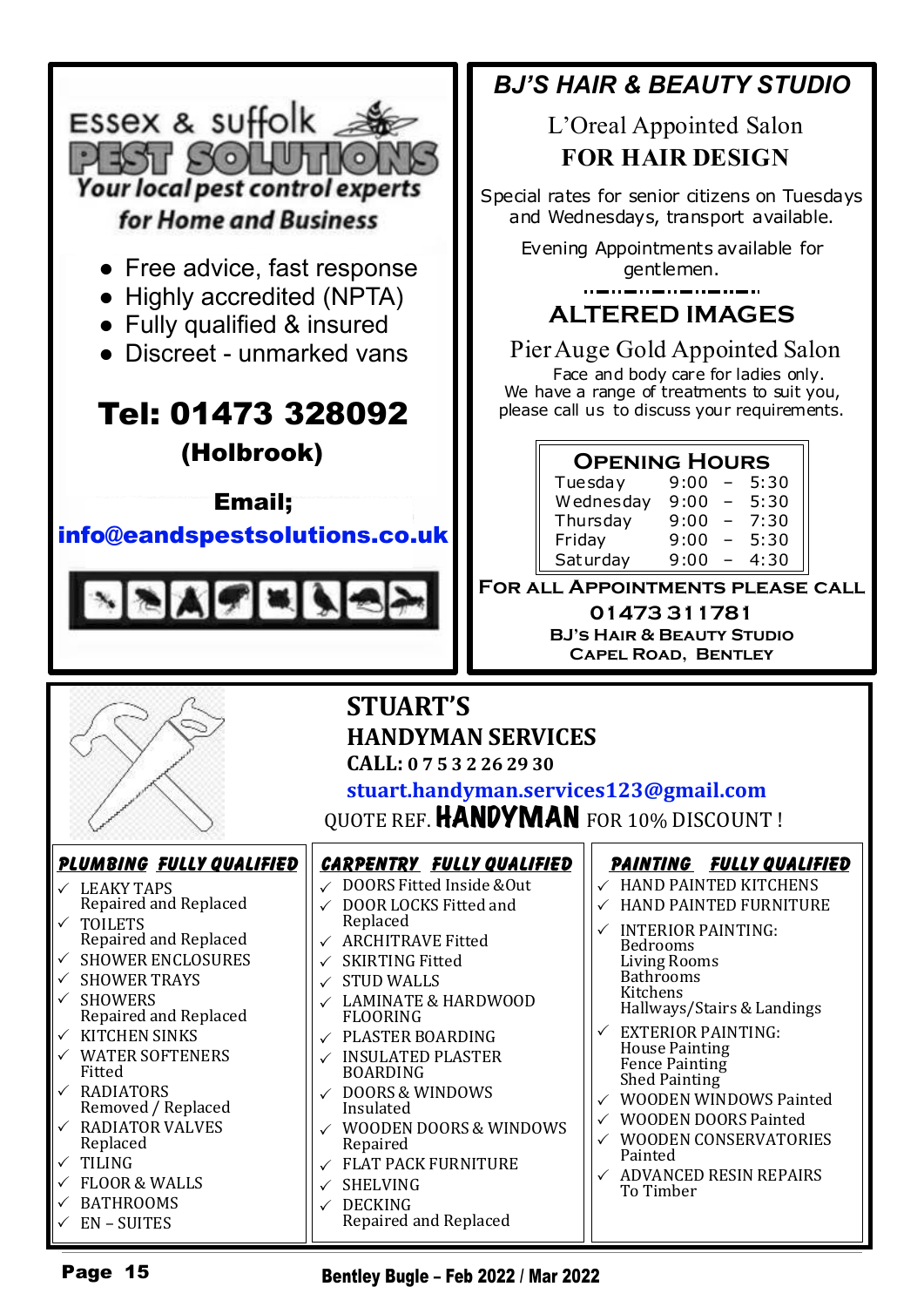#### **BENTLEY REFORMED BAPTIST CHURCH**

Jesus said: I am the way, the truth, and the life: no man cometh unto the Father, but by me (John 14:6)

#### **Weekly Services**

Prayer and Bible Study via Zoom – Tuesdays 7pm

Sunday at 10.45 am and 3.00 pm – Worship Services at the chapel by arrangement.

For further information: Telephone Admin: 07814 465222 www.bentleyreformedbaptistchurch.com

e-mail: info@bentleyreformedbaptistchurch.com

Or find us on Facebook

As the COVID-19 pandemic continues, we are reminded that life on this earth is short and uncertain. Even if we live to be 100 years old, in the light of eternity that is but a very short time.

Whereas ye know not what *shall* be on the morrow. For what is your life? It is even a vapour, that appeareth for a little time, and then vanisheth away. (James 4:14)

However, our time on earth is not the end. We all have immortal souls, and the bible tells us that:

....we must all appear before the judgment seat of Christ (2 Corinthians 5:10)

It doesn't matter how good we think we are, or what good things we think we have done, we will be condemned, unless we believe and trust in the Lord Jesus Christ.

....Believe on the Lord Jesus Christ, and thou shalt be saved, (Acts 16:31)

If we believe and trust in Him, our sins will be forgiven, and we will receive His righteousness, as if it were our own. Then we will be able to stand before an Almighty and Holy God.

We would be delighted to see you at one of our services. However, we continue to be mindful of health and safety during the COVID pandemic. Therefore, if you would like to come, please contact us first via email: info@bentleyreformedbaptistchurch.com, or by phone: 07814 465222, so we can make sure there is a place for you.

Be assured for our continued prayers for the people of Bentley.



### moveit

Moving home or office, into or out of storage, to or from auction or for those single item moves, our attentive and careful team will always look after your belongings. Located near Ipswich, Suffolk we move our customers locally and further afield, when choosing us you will see we are truly powered by passion. We pride ourselves in offering an unrivalled customer experience.

### clearit

Licensed Environment Agency Waste Carriers (Ref; CBDU258805). We can take away and dispose of your waste legally, whether you are clearing a house, flat, office, garage, boat or anything else we would love to hear from you, we also offer additional services such as confidential shredding and document storage to clear up your office space or home.

# findit

Looking for that one thing? Need a film prop? We might have just found what you are looking for as we buy and sell furniture, antiques and collectables. We have a network of opportunity, auction houses and buyers who may be looking for what you have to sell.

### storeit

Our own secure monitored storage facility is located near Ipswich but we can also source storage for your belongings anywhere in the world through our working relationship with self storage providers, let us take care of your personal and business storage needs.

SUFFOLK 01473 736026 ESSEX 01206 984233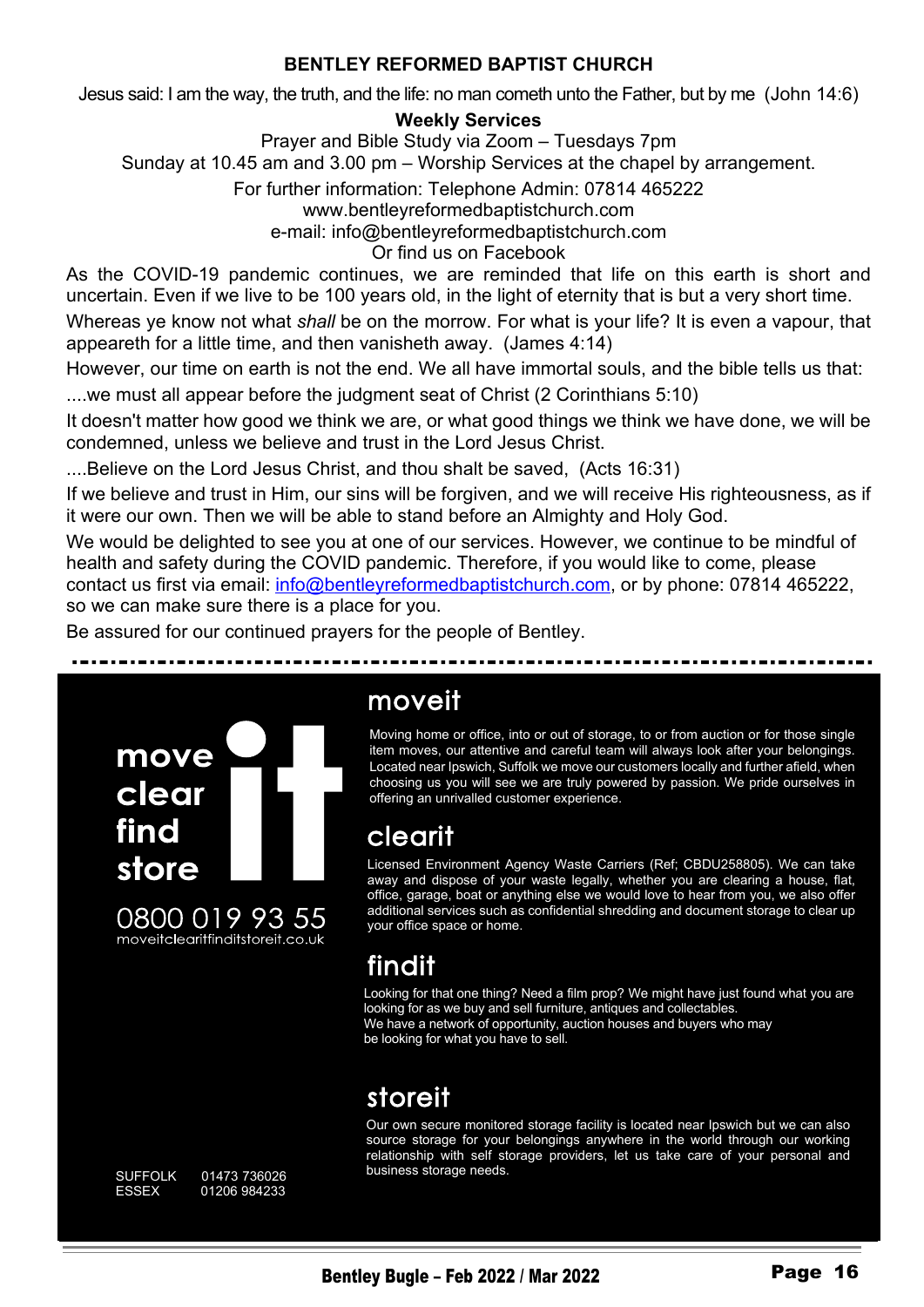

### NOTES FROM THE CASE **Suffolk'**s **first Co-operative Pub! Tel. 01473 805575. www.thecasepubbentley.co.uk https://www.facebook.com/TheCaseBentley** Email: savethecase.bentley@gmail.com

Today is a bright, sunny but chilly winter's day with the frost still evident on the grass and long shadows being cast by the low winter sun. The blue sky is a reminder of warmer days to come when we'll be able to enjoy relaxing in the pub garden chatting to friends and family. For now though we can still enjoy a drink inside our comfortable, warm and cosy pub and look forward to those not too distant days. We have of course, come a long way from this time last year when we were in the middle of yet another long lock down and the Case, like all pubs was not permitted to open. Fortunately this winter we have been able to remain open and recently we extended our opening days and hours.

Our new opening times are:

- **● Thursday 6pm 10pm**
- **● Friday 6pm 10:30pm**
- **● Saturday 6pm 10pm**
- **● Sunday 12noon 3pm**

#### **Events**

After a short break our popular Open Mic Nights restarts in February. As before they will be on the **second Thursday** of each month, beginning on *Thursday 10 February* from 7pm – 10pm, all performers welcome! Further enquires and dates, please contact Dave on 07885 963882 or look on our website or Facebook page. PA is provided.

Our next Quiz Night will be in April and will be part of our **8 th Anniversary Celebrations**. Yes, it seems incredible that it is 8 years since we became a community pub! This year the anniversary is on Easter Sunday (17 April). To celebrate we will be holding a quiz on **Saturday 16 April**. The quiz will start at 8pm. Teams can be up to 6 members, entry is £2 per person. **Dolly's Pizza Van** will be with us from 4:30pm. We will be opening a little earlier than normal so you will be able to enjoy a drink while eating your pizza. Dolly's pizzas are very popular; to avoid disappointment it is always best to pre-order. Gluten free pizzas are available. Please ring 07856 070 123 to place your order or go to Dolly's Pizza Van (food Stall) on Facebook to see their menu.

If you would like to organise and host a quiz at the pub this year, please contact Chris at cottage.garden@btinternet.com and we'll add you to the rota.

We are still in the planning stage for events during the extended Bank Holiday weekend to celebrate the Queen's Platinum Jubilee and would be particularly interested to hear from those in the village who have **younger, pre-school and primary aged children**.

Continued on page 18…….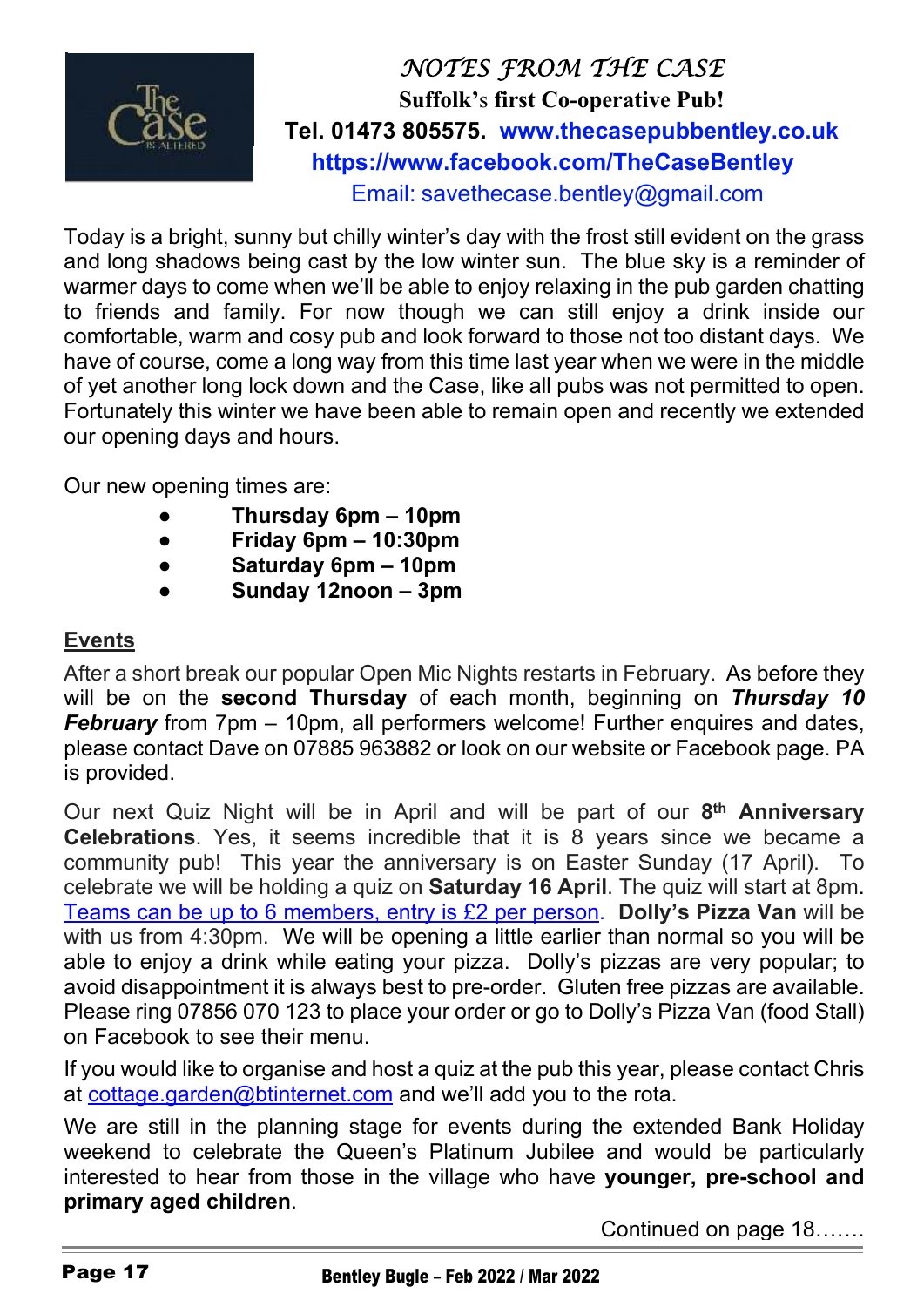#### …Continued from page 17

#### **Share offer**

Just before Christmas we opened our latest opportunity for customers or perhaps those new to the community to purchase shares and thus becoming members. To take advantage of this offer, just complete an application form. These are available during pub opening hours and are be behind the bar, just ask a volunteer for a copy.

#### **Meet up Mondays**

If you want to get out on a Monday afternoon to meet up with friends or just to have a chat to someone new then why not pop to the pub for a free tea or coffee between 2pm and 3pm. You'll find a warm welcome plus someone always bakes a cake or biscuits to share.

#### **A Special Thank you!**

As we are sure you will agree the last 2 years have been a very trying time for everyone, especially for those who have suffered illness or bereavement due to Covid. The hospitality industry has been especially hard hit with long closures and months of change, challenge and uncertainty. We would like to say a huge **'Thank You'** to all of our loyal volunteers who have worked so hard to keep our wonderful pub going and to say thank you in advance for this coming year. We would also like to thank our customers and shareholders and all those who have continued to support us during this time. We hope that gradually this year we will be able to return to our previous opening hours and conditions.

If you would like to support us in any way we are always looking for new volunteers. If you are interested in helping out whether it's behind the bar, painting a fence or tidying the garden, or any of the other 101 jobs that need doing throughout the year, please ask at the bar for a volunteer application form.

We look forward to seeing you soon.



#### **BENTLEY CARPET BOWLS**

Having not played competitive bowls since March 2020 our bowlers were pleased to get back into action with a league match against Chelmondiston at home in November 2021!

With a fine display of bowling we ran out convincing winners 8-2. However this success was short lived as in the next match we were well beaten by Hintlesham 2-8.

Our first game in 2022 saw us travel to Chelmondiston to play them on their notoriously sloping and uneven floor, and although we played reasonably well the inevitable happened and we lost 0-10. Our matches in February are against Hintlesham and Harkstead at home and Belstead away.

#### **David Howe.**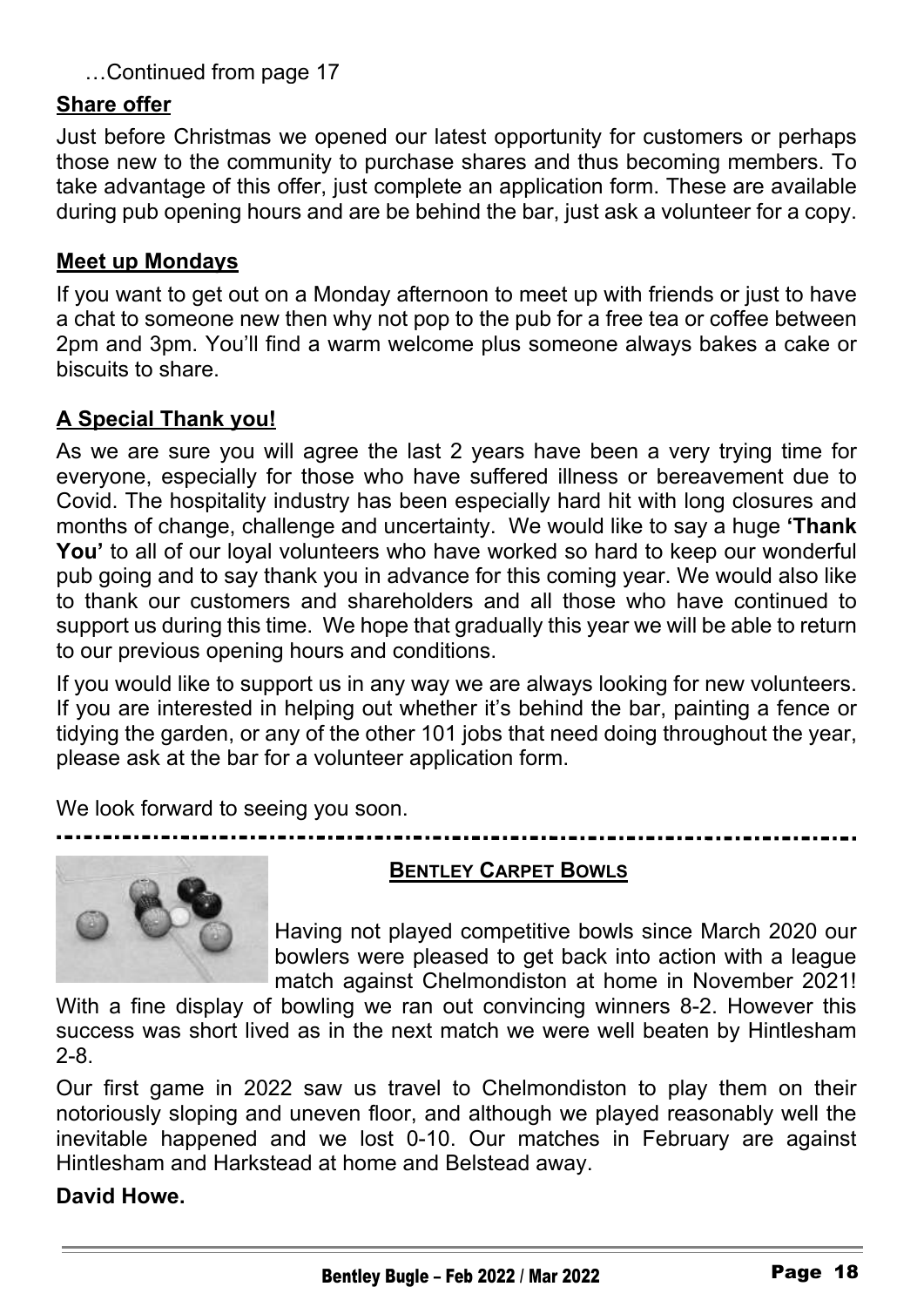#### **A NEW START FOR MANY**

Hello. New year often brings changes for many of us, and this year has been no exception for me or for Capel Library and I'd like to take this chance to introduce myself. My name is Jenny and for the next six months I will be working at Capel St Mary Library as interim manager. I want to say a huge thank you to the staff, volunteers and library users who I have met in my first few weeks, you have all been very kind and welcoming. I look forward to meeting many more of you.

During January, Suffolk Libraries promoted its Jumpstart January campaign with many fantastic offers both physical and online for our customers and communities to take part in. But it doesn't stop at the end of the month. Rather, we will always bring you new as well as loved old ways to learn, be entertained, to try new things and to meet and make friends. Whether it be Lego Club or Tot Rock, or one of our online courses, books borrowed, audio books listened to, or films watched, we hope we can help to keep Capel healthy and happy throughout the year.

Come and see us or keep an eye on our services on social media or the Suffolk Libraries website www.suffolklibraries.co.uk

#### **Capel St Mary Library 01473 311699**

Suffolk Libraries is an independent and charitable organisation which has a contract to run the county's library service. In today's challenging financial climate we appreciate any support people can give for our services and activities, which enrich the lives of people of all ages across the county. For details please visit www.suffolklibraries.co.uk/donate

You can donate £1, £5 or £10 by text:

Text 1LIBRARY to 70085 to donate £1. This costs £1 plus your standard message rate.

Text 5LIBRARY to 70085 to donate £5. This costs £5 plus your standard message rate.

Text 10LIBRARY to 70085 to donate £10. This costs £10 plus your standard message rate.

**FRIENDS OF CAPEL LIBRARY 100 CLUB**

#### **December Draw winners:-**

£25 Graham Phillips, £15 Caroline Alder, £5 Caroline Prangle, £5 Terry Knowler.

#### **Special Draw winners:-**

£20 Mark Harman, £20 Sue Edwards.

Prizes can be collected from the Library.

The draw for January 2022 will take place in early February..

2022 membership renewal forms are available from the Library

The AGM is at 4.00pm on Saturday 29th January at the Library

Thank you for your support. **Bob Perkin ( Treasurer)**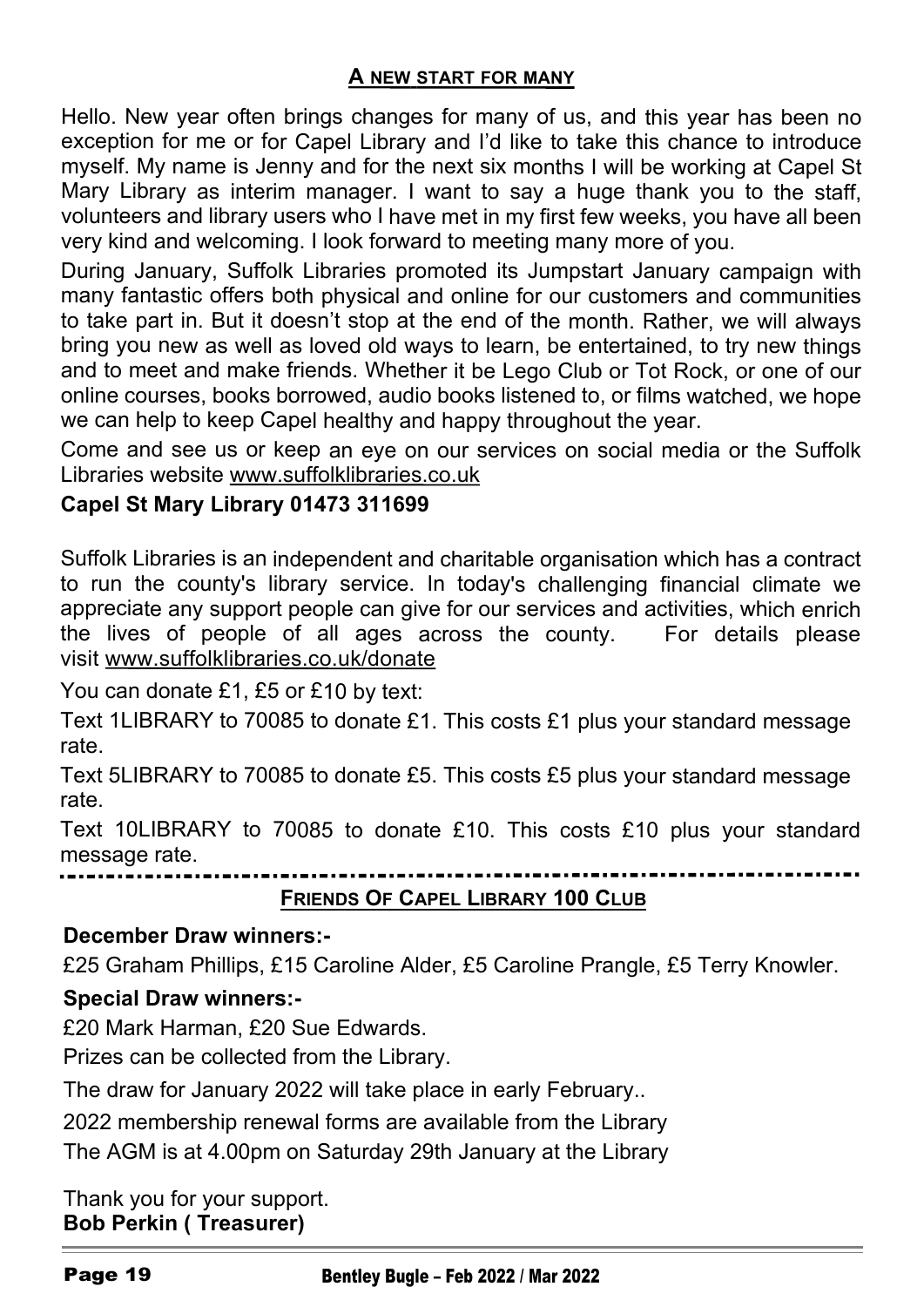#### **BENTLEY STORES.**

#### **Looking forward to 2022!**

Your Community Shop has been a safe place to shop all through the recent difficult times and we continue to be open to serve Bentley residents. Our screens and sanitisers remain in place for your protection.

As we all get older it is good to know how much can be bought locally with no need to drive elsewhere for so many basic supplies at reasonable prices.

We have many new residents in the village so If you are new to Bentley why not pop in and take a look, you will be genuinely surprised by the amount of items we stock, including greetings cards and our Dry Cleaning and Laundry service.

The world keeps changing and in particular with Newspapers. We provide a newspaper service at cost which last year sold 8119 papers saving our Bentley residents delivery charges. Many of us have on line papers but still like a paper copy!

#### **In 2022 we still need your support….Please use the Shop**

We look forward to 2022 but would like to see more customers and indeed volunteers to help us keep everything going for the whole village, especially those who need us for social contact as well as food, essentials, and a very wide range things we sell!

Please let any volunteer know if you would like to help the shop in any way, all skills are welcome as you would be surprised how we make it all work so well, but need holiday and illness cover, and any web site or accounting expertise?

#### **We are open Weekdays 9 to 1.30 and Weekends 9 to 12 noon.**

#### **Contact us on email: info@bentleystores.co.uk or shop 01473 310182**

100% Community owned and Volunteer run.

#### **2021 in Numbers.**

For those who like to know the numbers for 2021 we sold……..

21,804 free range eggs, 4302 bottles of milk and cream,

3975 fruit and Veg, 1443 delicious Capel Pies,

3236 loaves from Capel Bakery,

974 Medical and Personal and Hygiene products, 426 greeting cards,1326 packs of Broadland Hams, 956 Wholefoods, 899 Household products,

1172 biscuits and 2997 sweets! 575 Frozen food, 2549 Beverages,

115 Dry Cleaning and Laundry, 571 East End Butchers,

Finally a big Thank you to Robin and his Team for giving us The Bugle all these years and we hope a new Editor will soon emerge to carry on the good work.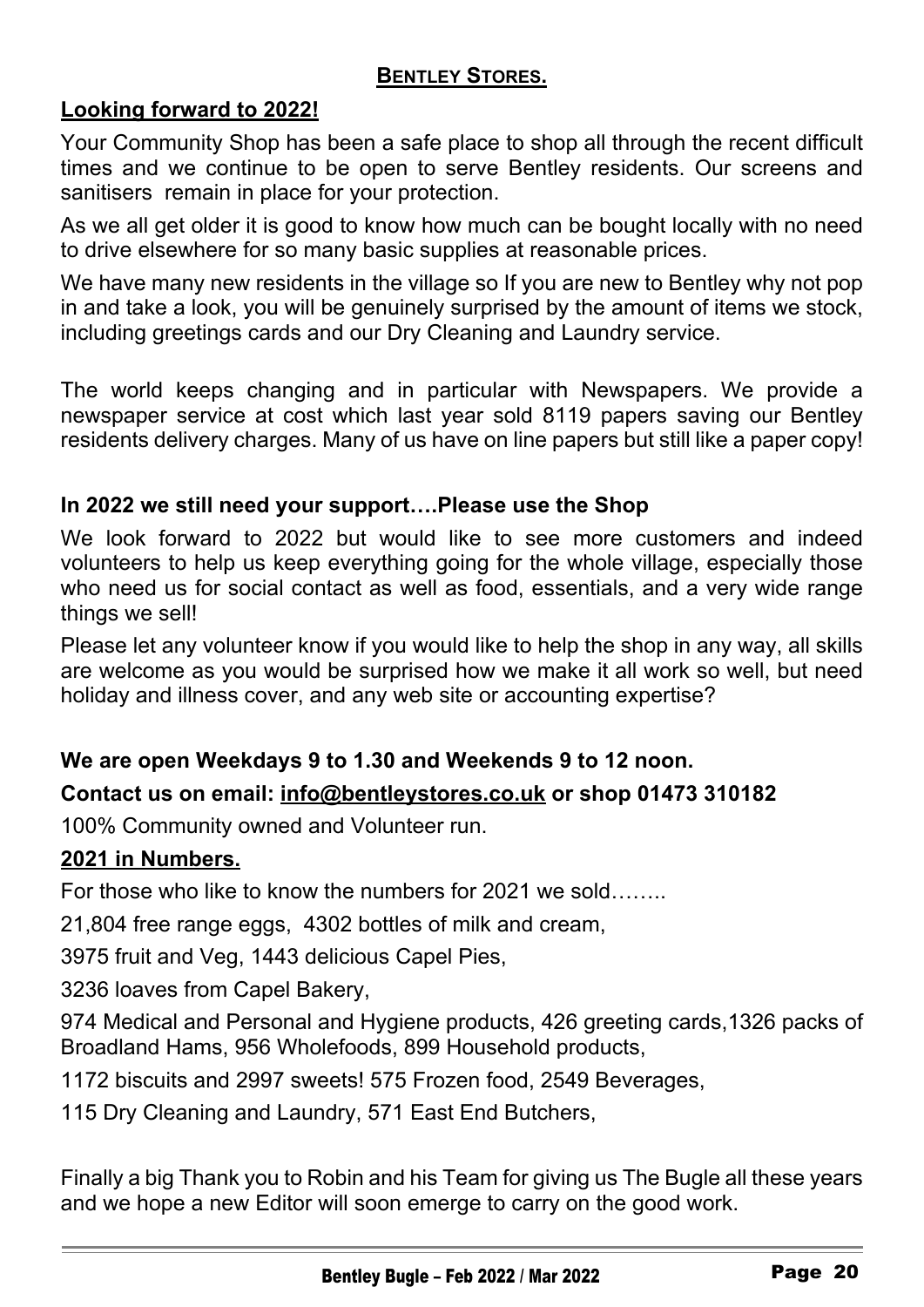# **Community Speedwatch**

Bentley Community Speedwatch consists of volunteers in teams of three monitoring the speed of vehicles, using hand held approved equipment, from designated sites which have been approved by the Police.

Over the last six months over one hundred vehicles have been reported for excessive speed, with a maximum speed recorded of 47mph.

However Speedwatch activities are limited to the availability of volunteers! Are you interested in improving road safety in your village?

Sessions last no more than one hour. Can you spare one hour a fortnight?

If you are interested or have questions please contact the Clerk to the Council,

Mrs J Scott on Tel. 01206 298174 or by email 'joyyscott@outlook.com'.

#### **LINK LUNCH GROUP**

At the lunch in December 40 diners were served with the usual Xmas fare of roast turkey with all the trimmings followed by Xmas pudding & cream mince pies & tea or coffee with mints.

The first meal of the new year saw 39 people provided with beef cobbler, savoy cabbage & mash potatoes followed by strawberry or chocolate gateaux, tea or coffee. After restarting the lunches in September we have donated £150 to each of three local charities; St Elizabeth Hospice, Suffolk Sight, & Suffolk Wildlife Trust

#### **Veronica Howe**

#### **BENTLEY BOWLS CLUB**

A reminder for our quiz on Saturday 7th May 2022 in Bentley Village Hall. Charles will once again set the questions and we shall start at 7.30pm. We shall have the usual buffet (if allowed!!!) and raffle. We hope you can join us as this brings in much needed funds to keep the green in good order.

Why not think about giving bowls a try - we are always looking for new members, we play on Monday evenings in the Samford League and Wednesday evenings in the Ipswich and District Triples League, games start at 6.45pm or earlier if we are all present. The green entrance is in Grove Road just past the old shop and building plot.

#### **Lillian Calvert, Secretary. 01473 808652**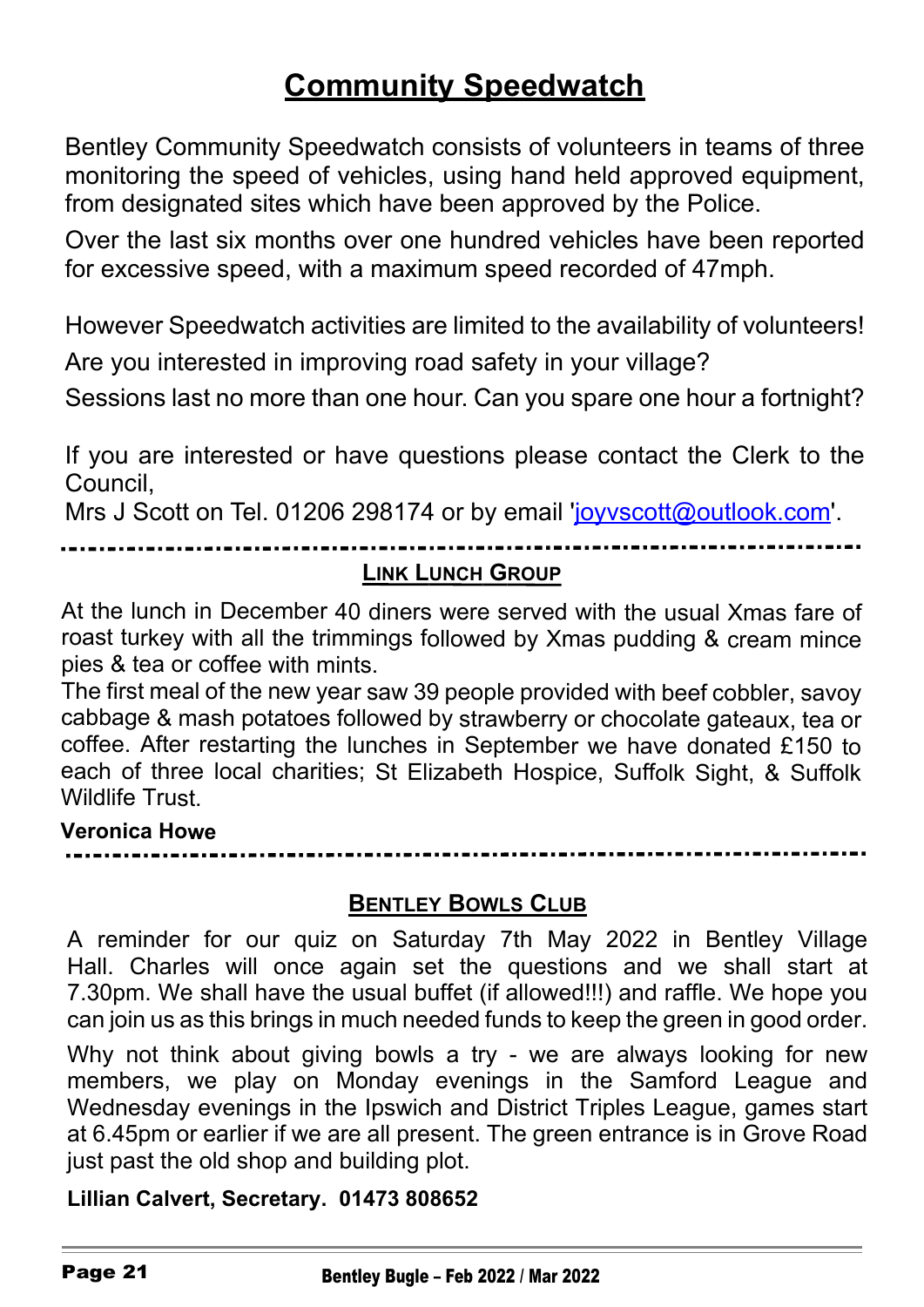

# **THE NEW BENTLEY RECIPE BOOK**

# **Do you have a favourite recipe that you would you like to share with the rest of the village?**

**We are looking for recipes to add to the new Bentley cook book which will be published to celebrate the Queen's Platinum Jubilee.**

# **Sweet, savoury, dessert, cake, biscuit, stews and miscellaneous dishes are all welcome.**

Please email Gill Pink at gill.redcotts@icloud.com or telephone Kate Spicer on 01473 314187 for further information.